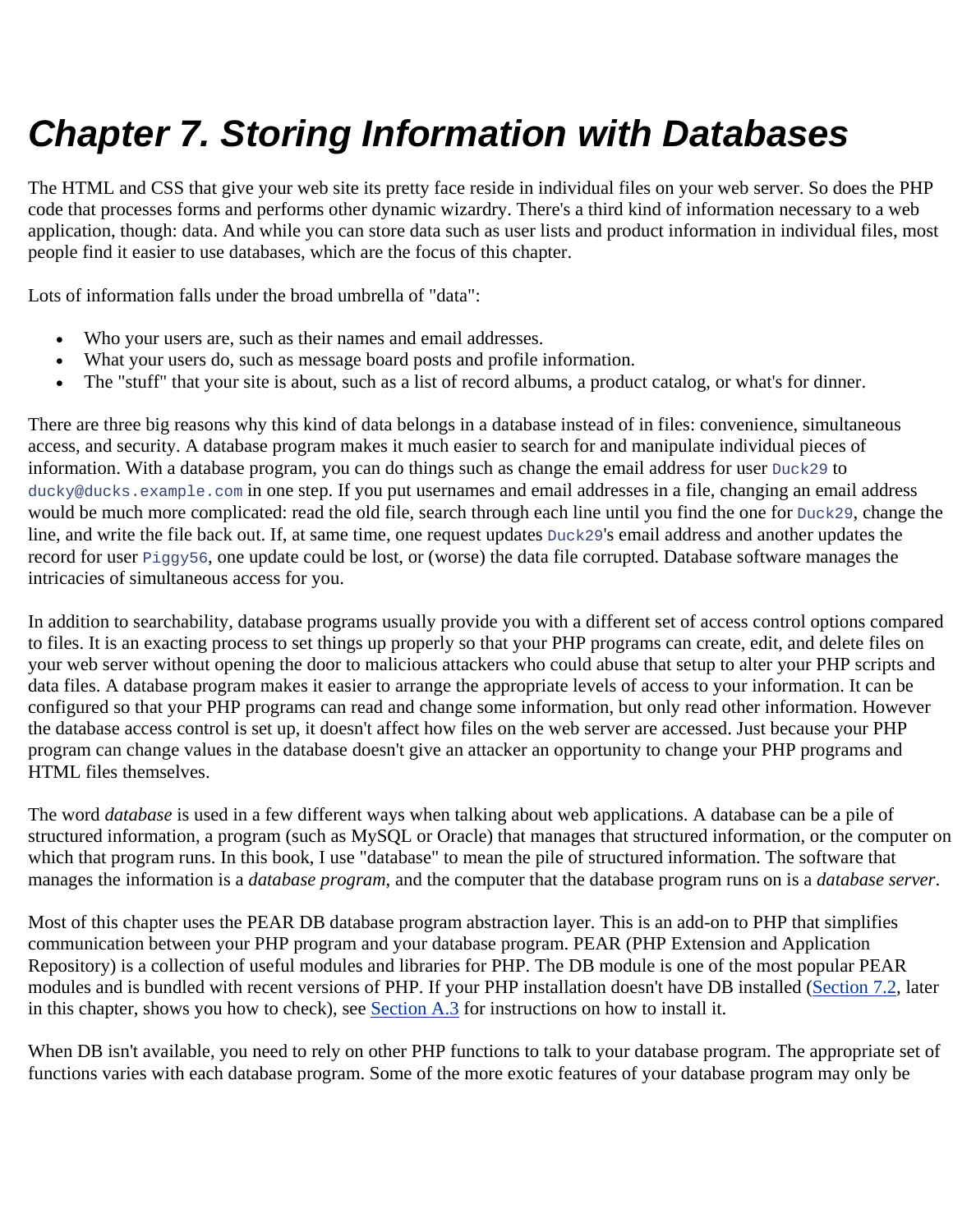accessible through the database-specific functions. Later in this chapter, Section 7.12 discusses shows how to work with the functions in the mysqli extension, which talks to MySQL (Versions 4.1.2 and greater).

# **7.1 Organizing Data in a Database**

Information in your database is organized in *tables*, which have rows and columns. (Columns are also sometimes referred to as *fields*.) Each column in a table is a category of information, and each row is a set of values for each column. For example, a table holding information about dishes on a menu would have columns for each dish's ID, name, price, and spiciness. Each row in the table is the group of values for on particular dish—for example, "1," "Fried Bean Curd," "5.50," and "0" (meaning not spicy).

You can think of a table organized like a simple spreadsheet, with column names across the top, as shown in Figure 7-1.

| <u>iyar<del>c</del> r-r. Data vryamzed in a y</u> |                           |       |           |  |
|---------------------------------------------------|---------------------------|-------|-----------|--|
| ID                                                | Name                      | Price | Is spicy? |  |
|                                                   | Fried Bean Curd           | 5.50  |           |  |
|                                                   | Braised Sea Cucumber      | 9.95  |           |  |
| ş                                                 | Walnut Bun                | 1.00  | Ũ         |  |
|                                                   | Eggplant with Chili Sauce | 6.50  |           |  |

# *Figure 7-1. Data organized in a grid*

One important difference between a spreadsheet and a database table, however, is that the rows in a database table have no inherent order. When you want to retrieve data from a table with the rows arranged in a particular way (e.g., in alphabetic order by student name), you need to explicitly specify that order when you ask the database for the data. The *SQL Lesson:* ORDER BY and LIMIT sidebar in this chapter describes how to do this.

*SQL* (Structured Query Language) is a language to ask questions of and give instructions to the database program. Your PHP program sends SQL queries to a database program. If the query retrieves data in the database (for example, "Find me all spicy dishes"), then the database program responds with the set of rows that match the query. If the query changes data in the database (for example, "Add this new dish" or "Double the prices of all nonspicy dishes"), then the database program replies with whether or not the operation succeeded.

SQL is a mixed bag when it comes to case-sensitivity. SQL keywords are not case-sensitive, but in this book they are always written as uppercase to distinguish them from the other parts of the queries. Names of tables and columns in your queries generally are case-sensitive. All of the SQL examples in this book use lowercase column and table names to help you distinguish them from the SQL keywords. Any literal values that you put in queries are case-sensitive. Telling the database program that the name of a new dish is fried bean curd is different than telling it that the new dish is called FRIED Bean Curd.

Almost all of the SQL queries that you write to use in your PHP programs rely on one of four SQL commands: INSERT, UPDATE, DELETE, or SELECT. Each of these commands is described in this chapter. Section 7.3 describes the CREATE TABLE command, which you use to make new tables in your database.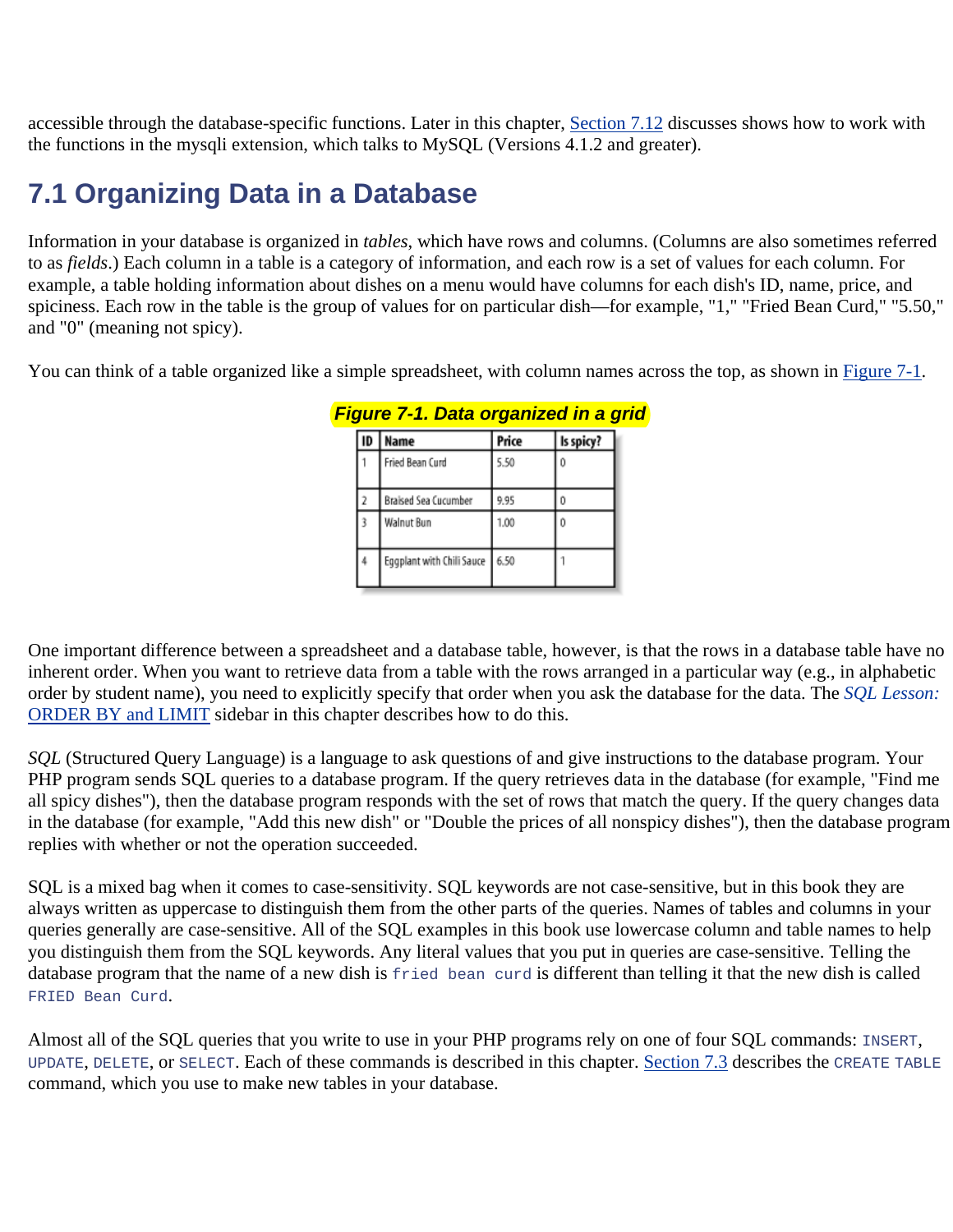To learn more about SQL, read *SQL in a Nutshell*, by Kevin E. Kline (O'Reilly). It provides an overview of standard SQL as well as the SQL extensions in MySQL, Oracle, PostgreSQL, and Microsoft SQL Server. For more in-depth information about working with PHP and MySQL, read *Web Database Applications with PHP & MySQL*, by Hugh E. Williams and David Lane (O'Reilly). *MySQL Cookbook*, by Paul DuBois (O'Reilly) is also an excellent source for answers to lots of SQL and MySQL questions.

# **7.2 Connecting to a Database Program**

To use PEAR DB in a PHP program, first you have to load the DB module. Use the require construct, as shown in Example 7-1.

## *Example 7-1. Loading an external file with require*

require 'DB.php';

Example 7-1 tells the PHP interpreter to execute all of the code in the file *DB.php*. *DB.php* is the main file of the PEAR DB package. It defines the functions that you use to talk to your database.

Similar to require is include. These constructs differ in how they handle errors. If you try to include or require a file that doesn't exist, require considers that a fatal error and your PHP program ends. The include construct is more forgiving and just reports a warning, allowing your program to continue running.

After the DB module is loaded, you need to establish a connection to the database with the DB:: connect() function. You pass DB::connect( ) a string that describes the database you are connecting to, and it returns an *object* that you use in the rest of your program to exchange information with the database program.

An object is a new data type. It's a bundle of some data and functions that operate on that data. PEAR DB uses objects to provide you with a connection to the database. The double colons in the DB:: connect() function call are a way of telling the PHP interpreter that you're calling a special function based on an object.

Example 7-2 shows a call to  $DB::connect( )$  that connects to MySQL.

## *Example 7-2. Connecting with DB::connect( )*

```
require 'DB.php'; 
$db = DB::connect('mysql://penguin:top^hat@db.example.com/restaurant');
```
The string passed to  $DB: :connect()$  is called a Data Source Name (DSN). Its general form is:

db\_program://user:password@hostname/database

In Example 7-2, the DSN tells PEAR DB to connect to MySQL running on the database server db.example.com as user penguin with the password top^hat, and to access the restaurant database on that server.

PEAR DB supports 13 options for the db program part of the DSN. These are listed in Table 7-1.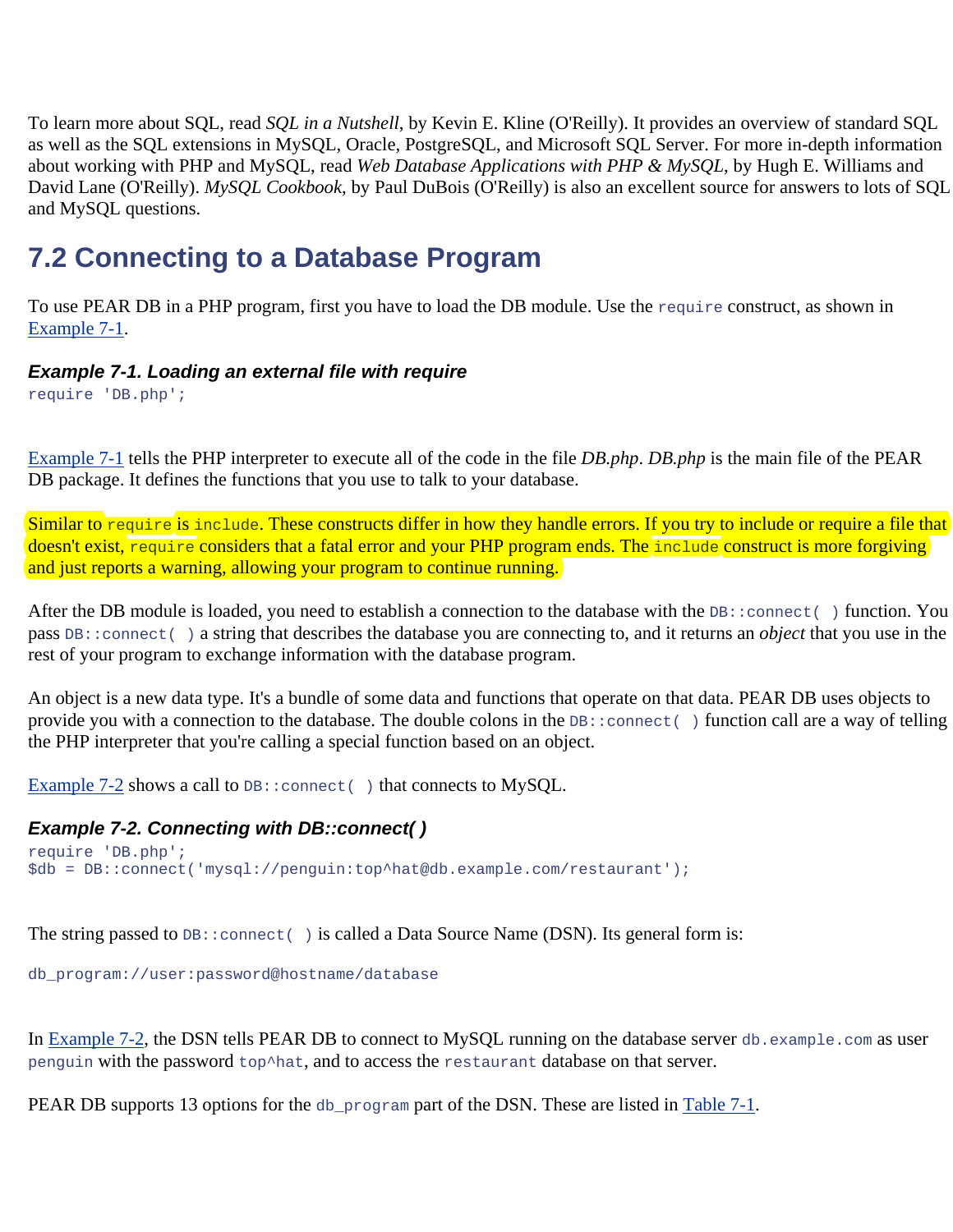| Table 7-1. PEAR DB db_program options |                               |  |  |  |  |
|---------------------------------------|-------------------------------|--|--|--|--|
| db_program                            | Database program              |  |  |  |  |
| dbase                                 | dBase                         |  |  |  |  |
| fbsql                                 | FrontBase                     |  |  |  |  |
| ibase                                 | <b>InterBase</b>              |  |  |  |  |
| ifx                                   | Informix                      |  |  |  |  |
| msql                                  | Mini SQL                      |  |  |  |  |
| mssql                                 | Microsoft SQL Server          |  |  |  |  |
| mysql                                 | $MySQL$ (versions $\leq$ 4.0) |  |  |  |  |
| mysqli                                | $MySQL$ (versions >= 4.1.2)   |  |  |  |  |
| oci8                                  | Oracle (Versions 7, 8, and 9) |  |  |  |  |
| odbc                                  | <b>ODBC</b>                   |  |  |  |  |
| pgsql                                 | PostgreSQL                    |  |  |  |  |
| sqlite                                | SQLite                        |  |  |  |  |
| sybase                                | Sybase                        |  |  |  |  |

When your database program is running on the same computer as your web server, specify localhost as the *hostname* part of the DSN, as shown in Example 7-3.

### *Example 7-3. Connecting to localhost*

```
$db = DB::connect('mysql://penguin:top^hat@localhost/restaurant');
```
If all goes well with  $DB::connect( )$ , it returns an object that you use to interact with the database. If there is a problem connecting, it returns a different kind of object that contains information about what went wrong. The DB::isError() function checks whether the object contains error information. Use it to make sure that the connection was made before going forward in your program. Example 7-4 uses DB::isError() to verify that DB::connect() succeeded.

### *Example 7-4. Checking for connection errors*

```
require 'DB.php'; 
$db = DB::connect('mysql://penguin:top^hat@db.example.com/restaurant'); 
if (DB::isError($db)) { die("Can't connect: " . $db->getMessage( )); }
```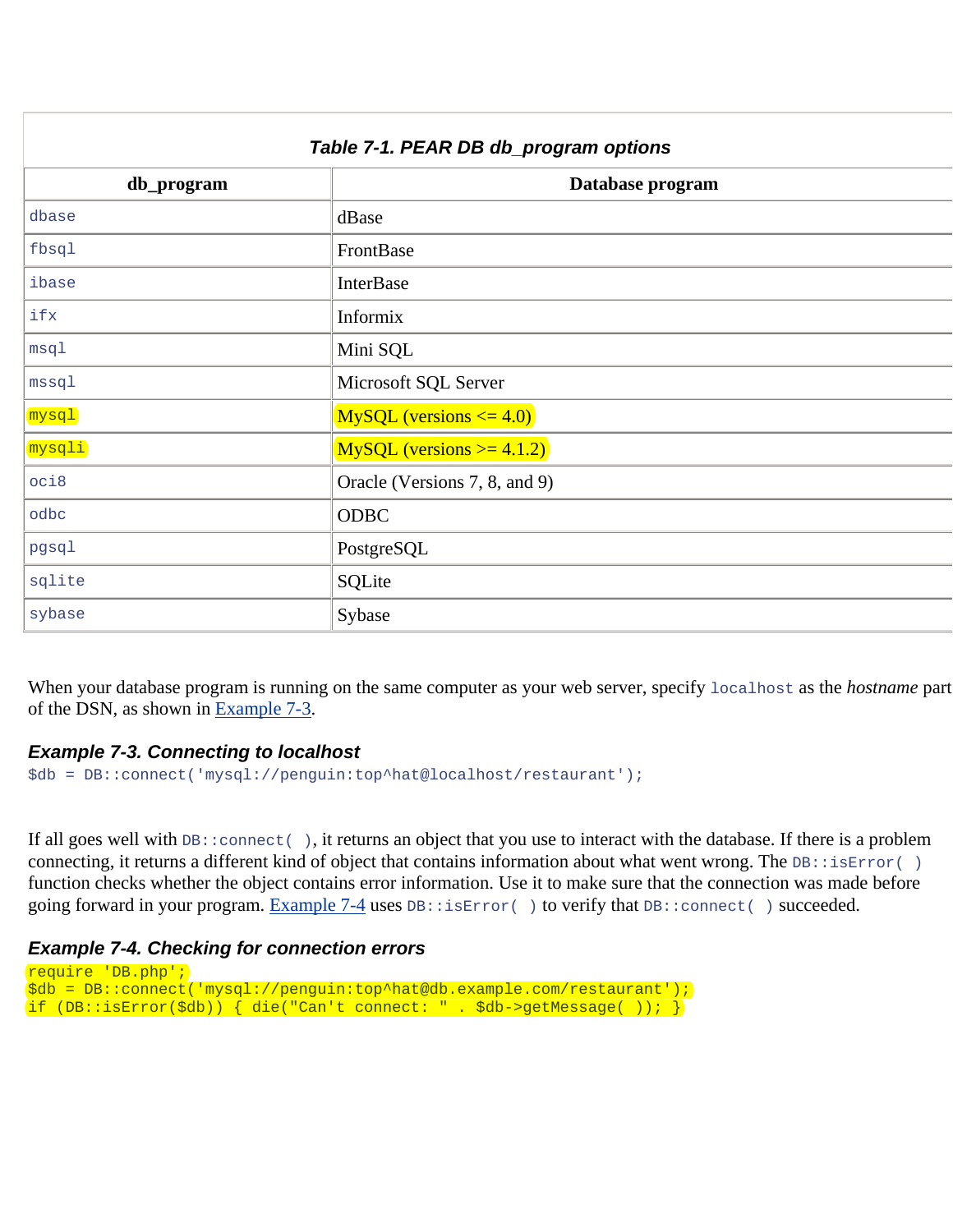The  $DB::\text{isError}($ ) function returns true if the object passed to it contains error information. The die() function prints out a message and then causes the script to quit. In this case, the message is the string Can't connect: followed by the results of the \$db->getMessage( ) call. The getMessage( ) function returns more information about the error.

Earlier, I said that an object is a bundle of data and functions that operate on that data. A -> after an object tells the PHP interpreter that you want to call one of those functions in the object. Once you have called DB:: connect, you use the functions in the object to interact with the database. The code  $\dagger$ db->getMessage() means "call the getMessage() function inside the \$db object." In this case, the \$db object holds error information and the getMessage() function prints out some of that information.

For example, if  $top$ <sup>A</sup>hat is the wrong password for user penguin, Example 7-4 prints:

```
Can't connect: DB Error: connect failed
```
# **7.3 Creating a Table**

Before you can put any data into or retrieve any data from a database table, you must create the table. This is usually a onetime operation. You tell the database program to create a new table once. Your PHP program that uses the table may read from or write to that table every time it runs. But it doesn't have to re-create the table each time. If a database table is like a spreadsheet, then creating a table is like making a new spreadsheet file. After you create the file, you open it many times to read or change it.

The SQL command to create a table is CREATE TABLE. You provide the name of the table and the names and types of all the columns in the table. Example 7-5 shows the SQL command to create the dishes table pictured in Figure 7-1.

## *Example 7-5. Creating the dishes table*

```
CREATE TABLE dishes ( 
     dish_id INT, 
     dish_name VARCHAR(255), 
     price DECIMAL(4,2), 
     is_spicy INT 
\left( \right)
```
Example 7-5 creates a table called dishes with four columns. The dishes table looks like the one pictured in Figure 7-1. The columns in the table are dish\_id, dish\_name, price, and is\_spicy. The dish\_id and is\_spicy columns are integers. The price column is a decimal number. The dish\_name column is a string.

After the literal CREATE TABLE comes the name of the table. Then, between the parentheses, is a comma-separated list of the columns in the table. The phrase that defines each column has two parts: the column name and the column type. In Example 7-5, the column names are dish\_id, dish\_name, price, and is\_spicy. The column types are INT, VARCHAR(255), DECIMAL(4,2), and INT.

Some column types include length or formatting information in the parentheses. For example, VARCHAR(255) means "a variable length character column that is at most 255 characters long." The type DECIMAL(4,2) means "a decimal number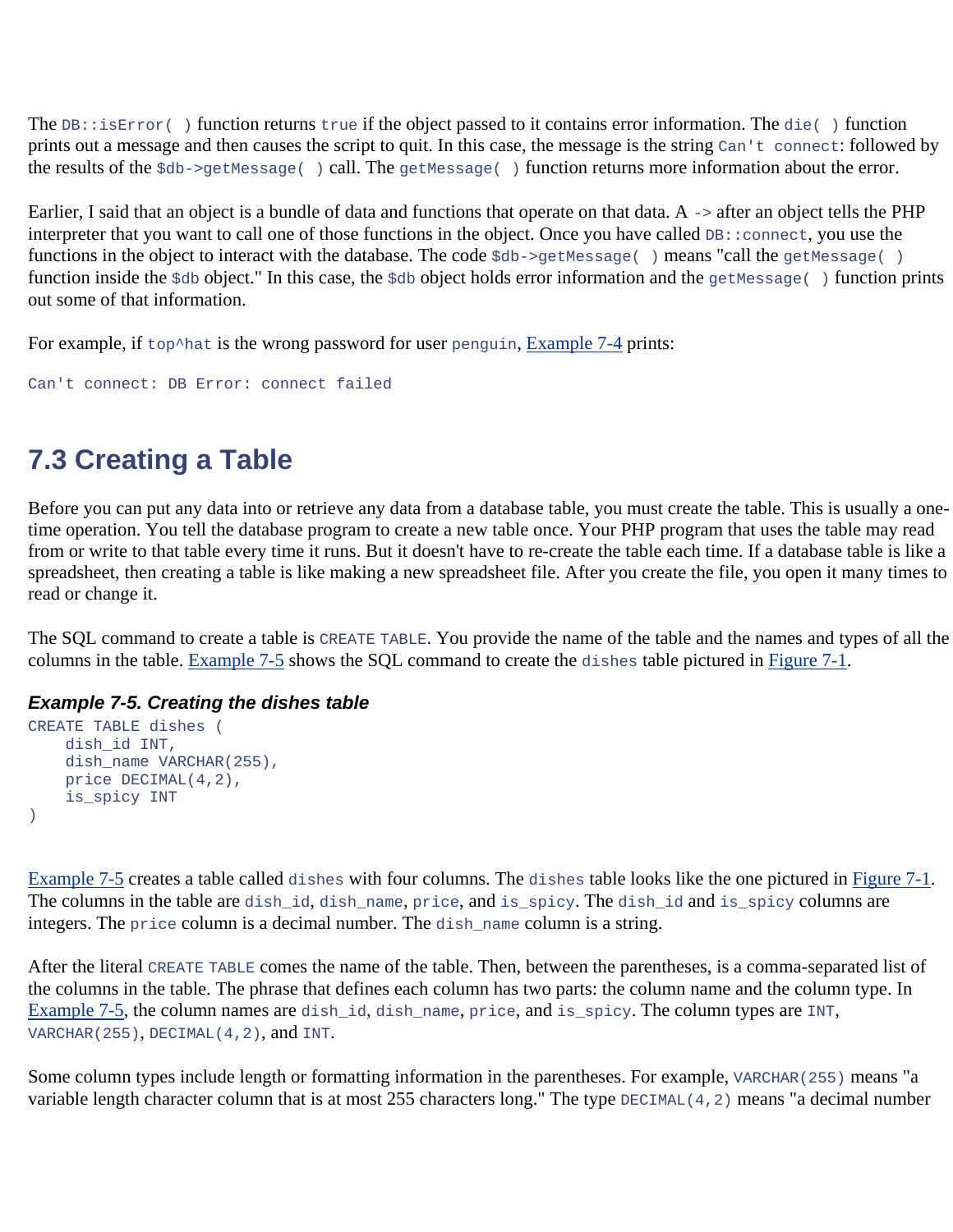with two digits after the decimal place and four digits total." Table 7-2 lists some common types for database table columns.

| Table 7-2. Common database table column types |                                                                                                            |  |  |  |  |
|-----------------------------------------------|------------------------------------------------------------------------------------------------------------|--|--|--|--|
| <b>Column type</b>                            | <b>Description</b>                                                                                         |  |  |  |  |
| VARCHAR (length)                              | A variable length string up to length characters long.                                                     |  |  |  |  |
| <b>INT</b>                                    | An integer.                                                                                                |  |  |  |  |
| <b>BLOB</b> <sup>III</sup>                    | Up to 64k of string or binary data.                                                                        |  |  |  |  |
| DECIMAL(total_digits,decimal_places)          | A decimal number with a total of total_digits digits and decimal_places<br>digits after the decimal point. |  |  |  |  |
| DATETIME <sup>12</sup>                        | A date and time, such as 1975-03-10 19:45:03 or 2038-01-18 22:14:07.                                       |  |  |  |  |

[1] PostgreSQL calls this BYTEA instead of BLOB.

<sup>[2]</sup> Oracle calls this DATE instead of DATETIME.

Different database programs support different column types, although all database programs should support the types listed in Table 7-2. The maximum and minimum numbers that the database can handle in numeric columns and the maximum size of text columns varies based on what database program you are using. For example, MySQL allows VARCHAR columns to be up to 255 characters long, but Microsoft SQL Server allows VARCHAR columns to be up to 8,000 characters long. Check your database manual for the specifics that apply to you.

To actually create the table, you need to send the CREATE TABLE command to the database. After connecting with  $DE: \text{connect}(\cdot)$ , use the query() function to send the command as shown in Example 7-6.

### *Example 7-6. Sending a CREATE TABLE command to the database program*

```
require 'DB.php'; 
$db = DB::connect('mysql://hunter:w)mp3s@db.example.com/restaurant'); 
if (DB::isError($db)) { die("connection error: " . $db->getMessage( )); } 
$q = $db->query("CREATE TABLE dishes ( 
         dish_id INT, 
        dish name VARCHAR(255),
         price DECIMAL(4,2), 
         is_spicy INT 
)");
```
Section 7.4, explains  $query( )$  in much more detail.

The opposite of CREATE TABLE IS DROP TABLE. It removes a table and the data in it from a database. Example 7-7 shows the syntax of a query that removes the dishes table.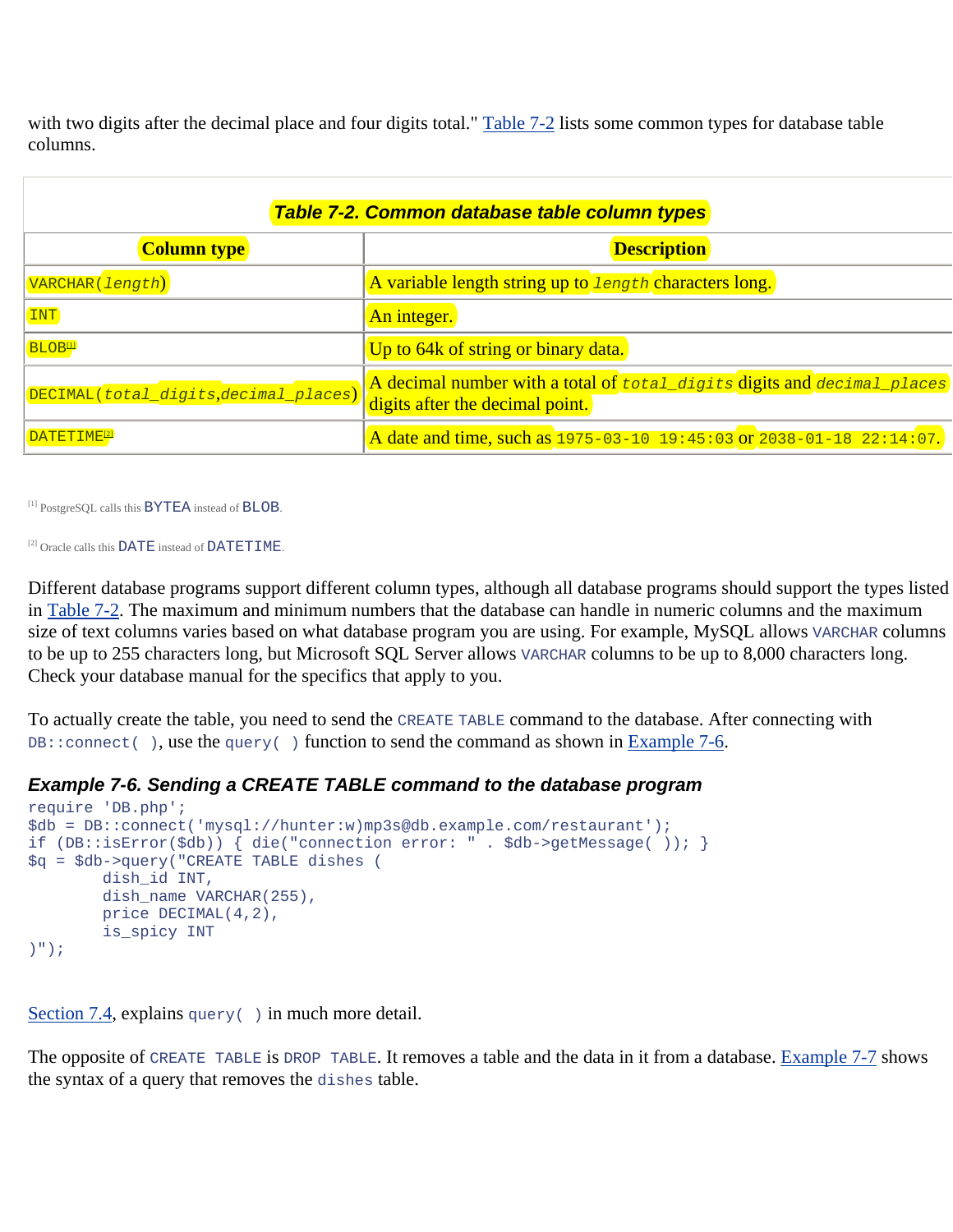#### *Example 7-7. Removing a table*

DROP TABLE dishes

Once you've dropped a table, it's gone for good, so be careful with DROP TABLE!

# **7.4 Putting Data into the Database**

Assuming the connection to the database succeeds, the object returned by  $DB: :connect( )$  provides access to the data in your database. Calling that object's functions lets you send queries to the database program and access the results. To put some data into the database, pass an INSERT statement to the object's query() function, as shown in Example 7-8.

#### *Example 7-8. Inserting data with query( )*

```
require 'DB.php'; 
$db = DB::connect('mysql://hunter:w)mp3s@db.example.com/restaurant'); 
if (DB::isError($db)) { die("connection error: " . $db->getMessage( )); } 
$q = $db->query("INSERT INTO dishes (dish_name, price, is_spicy) 
    VALUES ('Sesame Seed Puff', 2.50, 0)");
```
Just like with the  $$db$  object that  $DB::connect( )$  returns, the  $$q$  object that  $query( )$  returns can be tested with DB::isError( ) to check whether the query was successful. Example 7-9 attempts an INSERT statement that has a bad column name in it. The dishes table doesn't contain a column called dish\_size.

#### *Example 7-9. Checking for errors from query( )*

```
require 'DB.php'; 
$db = DB::connect('mysql://hunter:w)mp3s@db.example.com/restaurant'); 
if (DB::isError($db)) { die("connection error: " . $db->getMessage( )); } 
$q = $db->query("INSERT INTO dishes (dish_size, dish_name, price, is_spicy) 
    VALUES ('large', 'Sesame Seed Puff', 2.50, 0)"); 
if (DB::isError($q)) { die("query error: " . $q->getMessage( )); }
```
#### Example 7-9 prints:

query error: DB Error: syntax error

Instead of calling  $DB: i_{BETOT}$  after every query to see if it succeeded or failed, it's more convenient to use the  $setErrorHandling()$  function to establish a default error-handling behavior. Pass the constant PEAR\_ERROR\_DIE to setErrorHandling( ) to have your program automatically print an error message and exit if a query fails. Example 7-10 uses setErrorHandling() and has the same incorrect query as Example 7-9.

#### *Example 7-10. Automatic error handling with setErrorHandling( )*

```
require 'DB.php'; 
$db = DB::connect('mysql://hunter:w)mp3s@db.example.com/restaurant'); 
if (DB::isError($db)) { die("Can't connect: " . $db->getMessage( )); }
```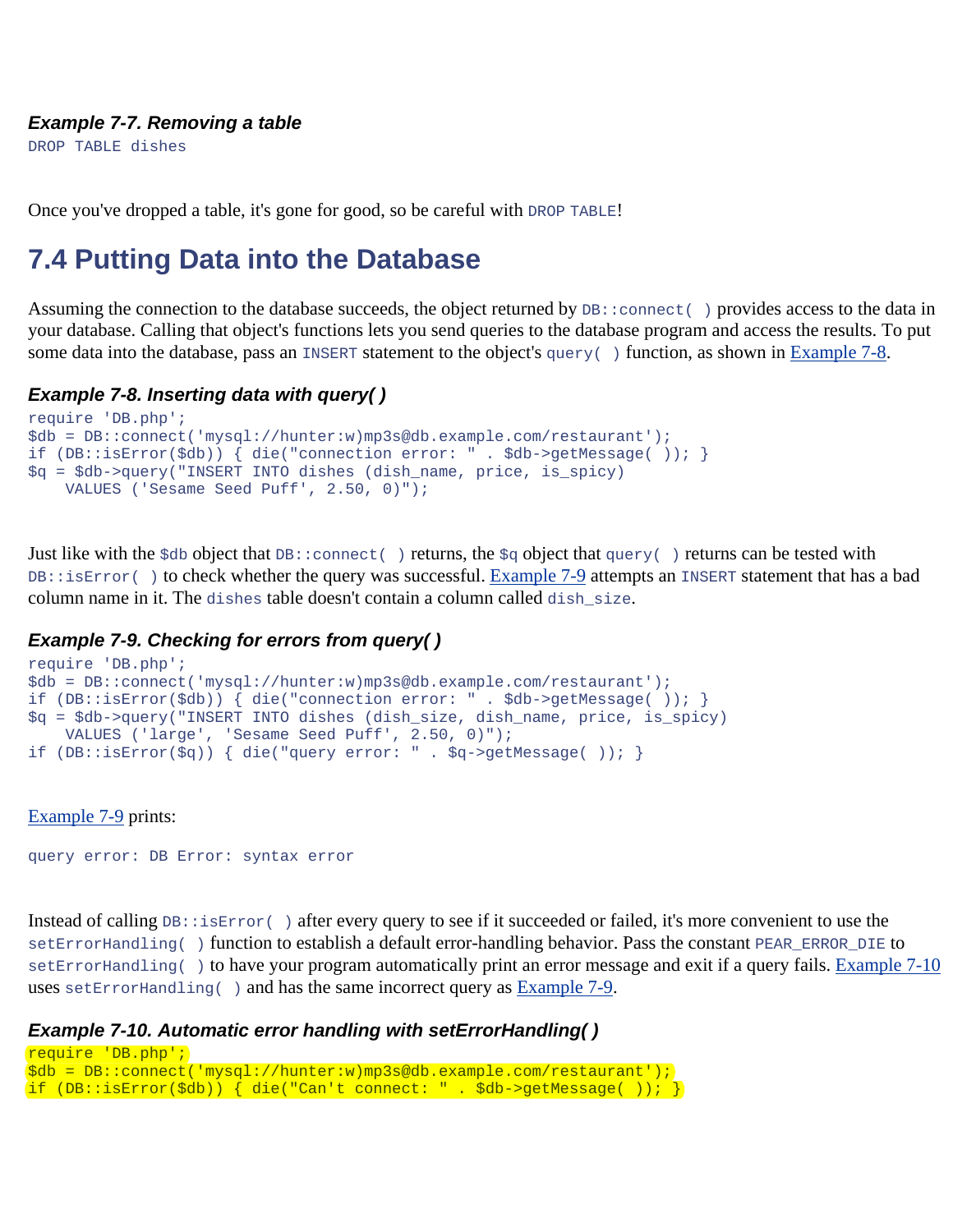// print a message and quit on future database errors \$db->setErrorHandling(PEAR\_ERROR\_DIE);

\$q = \$db->query("INSERT INTO dishes (dish\_size, dish\_name, price, is\_spicy) VALUES ('large', 'Sesame Seed Puff', 2.50, 0)"); print "Query Succeeded!";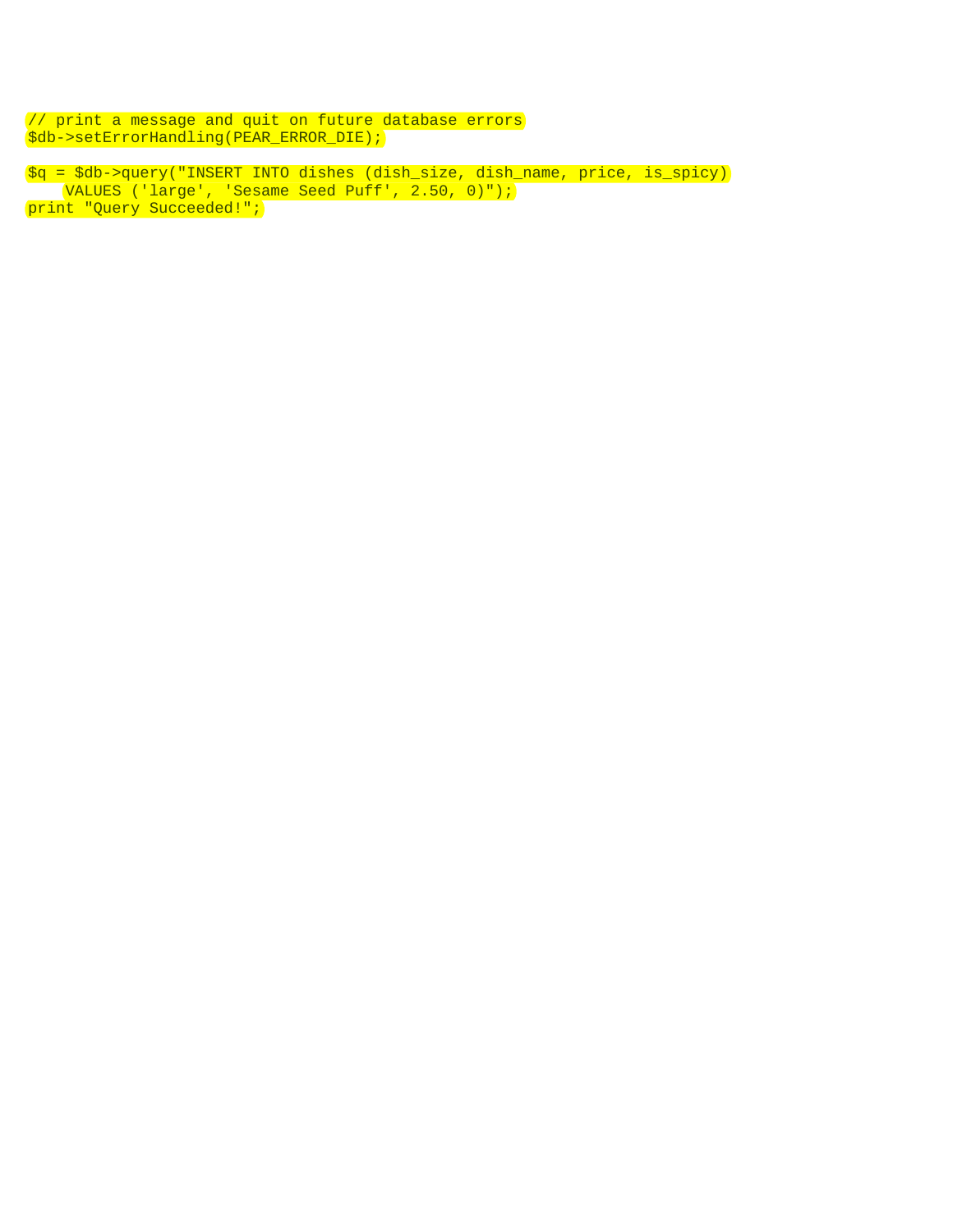# **SQL Lesson***: INSERT*

The INSERT command adds a row to a database table. Example 7-11 shows the syntax of INSERT.

*Example 7-11. Inserting data*  INSERT INTO table (column1[, column2, column3, ...]) VALUES (value1[, value2, value3, ...])

The **INSERT** query in **Example 7-12** adds a new dish to the dishes table.

*Example 7-12. Inserting a new dish* 

```
INSERT INTO dishes (dish_id, dish_name, price, is_spicy) 
    VALUES (1, 'Braised Sea Cucumber', 6.50, 0)
```
String values such as Braised Sea Cucumber have to have single quotes around them when used in an SQL query. Because single quotes are used as string delimiters, you need to escape single quotes with a backslash when they appear inside of a query. Example 7-13 shows how to insert a dish named General Tso's Chicken into the dishes table.

#### *Example 7-13. Quoting a string value*

```
INSERT INTO dishes (dish_id, dish_name, price, is_spicy) 
    VALUES (2, 'General Tso\'s Chicken', 6.75, 1)
```
The number of columns enumerated in the parentheses before VALUES must match the number of values in the parentheses after VALUES. To insert a row that contains values only for some columns, just specify those columns and their corresponding values, as shown in Example 7-14.

```
Example 7-14. Inserting without all columns 
INSERT INTO dishes (dish_name, is_spicy) 
    VALUES ('Salt Baked Scallops', 0)
```
As a shortcut, you can eliminate the column list when you're inserting values for all columns. Example 7-15 performs the same INSERT as Example 7-12.

*Example 7-15. Inserting with values for all columns* 

INSERT INTO dishes VALUES (1, 'Braised Sea Cucumber', 6.50, 0)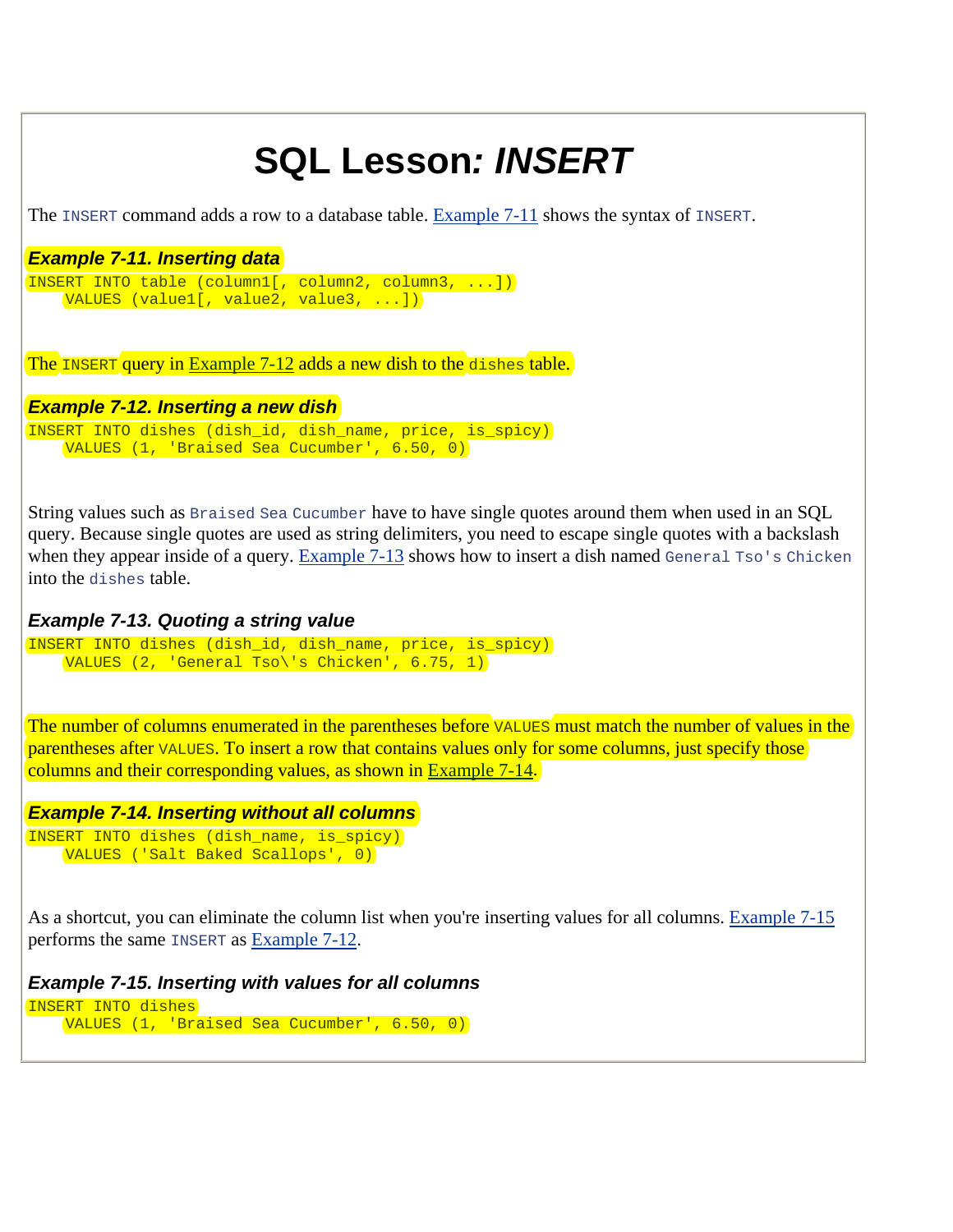Example 7-10 prints:

DB Error: syntax error

Because the program quits when it encounters the query error, the last line of Example 7-10 never runs or prints its  $\varrho_{\text{uery}}$ Succeeded! message.

The setErrorHandling() function belongs to the \$db object, so you have to get a \$db object by calling DB:: connect( ) before you can call setErrorHandling( ). Therefore, one call to DB::isError( ) is still necessary in your program to see whether the connection succeeded. Once that's taken care of, however, you can call setErrorHandling() and not scatter the rest of your program with  $DB::i$ sError() calls. Section 12.4 explains how to have setErrorHandling() print out a customized message when there is a database error.

Use the query() function to change data with UPDATE data as well. Example 7-16 shows some UPDATE statements.

### *Example 7-16. Changing data with query( )*

```
require 'DB.php'; 
$db = DB::connect('mysql://hunter:w)mp3s@db.example.com/restaurant'); 
if (DB::isError($db)) { die("connection error: " . $db->getMessage( )); } 
// Eggplant with Chili Sauce is spicy 
$db->query("UPDATE dishes SET is_spicy = 1 
           WHERE dish_name = 'Eggplant with Chili Sauce'");
// Lobster with Chili Sauce is spicy and pricy 
$db->query("UPDATE dishes SET is_spicy = 1, price=price * 2 
            WHERE dish name = 'Lobster with Chili Sauce'");
```
Also use the query() function to delete data with DELETE. Example 7-17 shows query() with two DELETE statements.

## *Example 7-17. Deleting data with query( )*

```
require 'DB.php'; 
$db = DB::connect('mysql://hunter:w)mp3s@db.example.com/restaurant'); 
if (DB::isError($db)) { die("connection error: " . $db->getMessage( )); } 
// remove expensive dishes 
if ($make_things_cheaper) { 
    $db->query("DELETE FROM dishes WHERE price > 19.95"); 
} else { 
     // or, remove all dishes 
     $db->query("DELETE FROM dishes"); 
}
```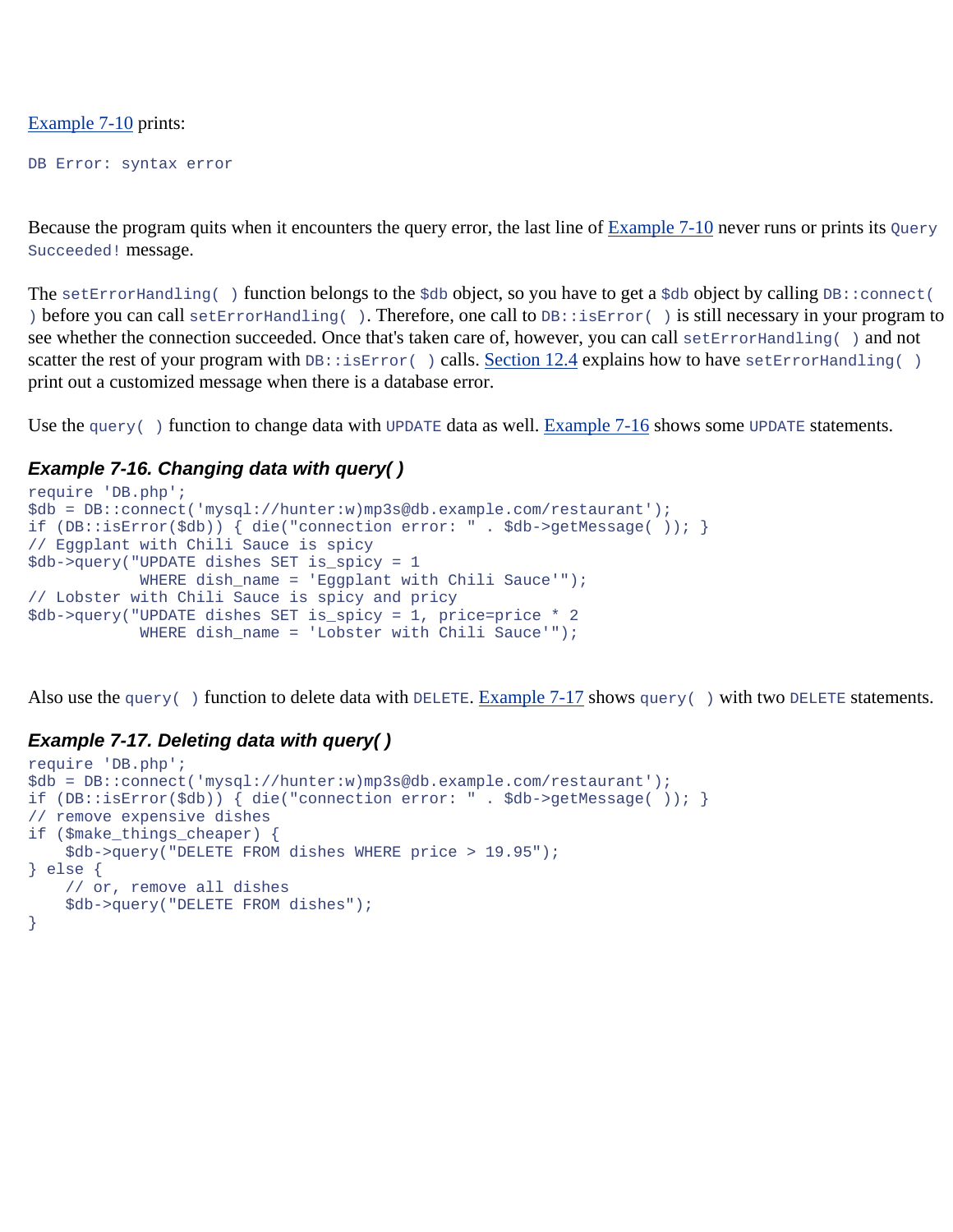# **SQL Lesson***: UPDATE*

The UPDATE command changes data already in a table. Example 7-18 shows the syntax of UPDATE.

*Example 7-18. Updating data*  UPDATE tablename SET column1=value1[, column2=value2,

column3=value3, ...] [WHERE where\_clause]

The value that a column is changed to can be a string or number, as shown in **Example 7-19**. The lines in Example 7-19 that begin with ; are SQL comments.

```
Example 7-19. Setting a column to a string or number 
; Change price to 5.50 in all rows of the table 
UPDATE dishes SET price = 5.50 
: Change is_spicy to 1 in all rows of the table
UPDATE dishes SET is_spicy = 1
```
The value can also be an expression that includes column names. The query in **Example 7-20** doubles the price of each dish.

```
Example 7-20. Using a column name in an UPDATE expression 
UPDATE dishes SET price = price * 2
```
The UPDATE queries shown so far each change all rows in the dishes table. To just change some rows with an UPDATE query, add a WHERE clause. This is a logical expression that describes which rows you want to change. The changes in the UPDATE query then happen only in rows that match the WHERE clause. Example 7-21 contains two UPDATE queries, each with a WHERE clause.

```
Example 7-21. Using a WHERE clause with UPDATE 
: Change the spicy status of Eggplant with Chili Sauce
UPDATE dishes SET is_spicy = 1 
               WHERE dish_name = 'Eggplant with Chili Sauce' 
; Decrease the price of General Tso's Chicken 
UPDATE dishes SET price = price - 1 
               WHERE dish_name = 'General Tso\'s Chicken'
```
The WHERE clause is explained in more detail in the sidebar *SQL Lesson:* SELECT.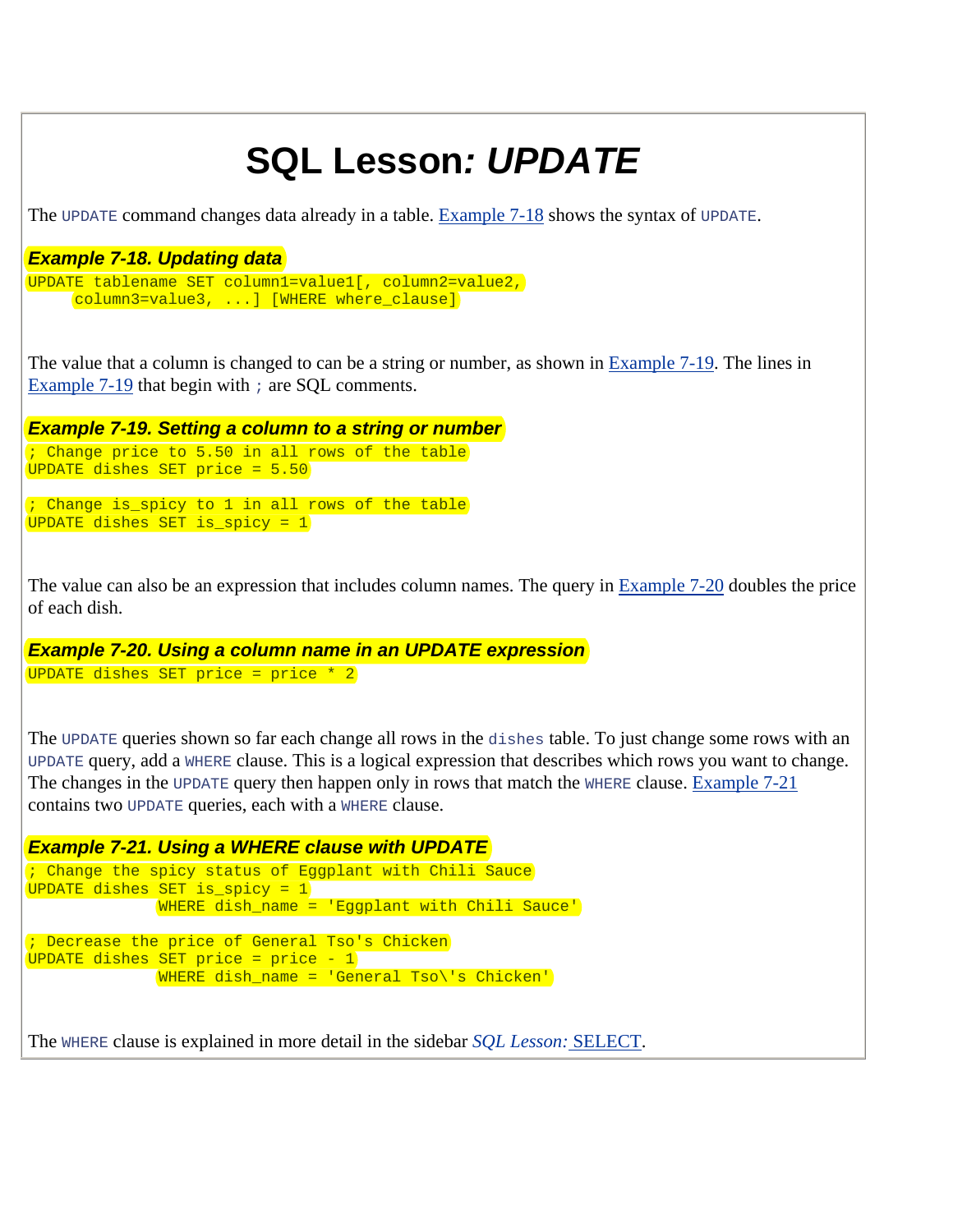The affectedRows() function tells you how many rows were changed or removed by an UPDATE or DELETE statement. Call affectedRows( ) immediately after a query to find out how many rows that query affected. Example 7-22 reports how many rows have had their prices changed by an UPDATE query.

*Example 7-22. Finding how many rows an UPDATE or DELETE affects*  require 'DB.php'; \$db = DB::connect('mysql://hunter:w)mp3s@db.example.com/restaurant'); if (DB::isError(\$db)) { die("connection error: " . \$db->getMessage( )); } // Decrease the price some some dishes \$db->query("UPDATE dishes SET price=price - 5 WHERE price > 20"); print 'Changed the price of ' . \$db->affectedRows( ) . 'rows.';

If there are five rows in the dishes table whose price is more than 20, then Example 7-22 prints:

Changed the price of 5 rows.

# **SQL Lesson***: DELETE*

The DELETE command removes rows from a table. Example 7-23 shows the syntax of DELETE.

#### *Example 7-23. Removing rows from a table*

DELETE FROM tablename [WHERE where\_clause]

Without a WHERE clause, DELETE removes all the rows from the table. Example 7-24 clears out the dishes table.

#### *Example 7-24. Removing all rows from a table*

DELETE FROM dishes

With a WHERE clause, DELETE removes the rows that match the WHERE clause. Example 7-25 shows two DELETE queries with WHERE clauses.

```
Example 7-25. Removing some rows from a table 
; Delete rows in which price is greater than 10.00 
DELETE FROM dishes WHERE price > 10.00
; Delete rows in which dish_name is exactly "Walnut Bun" 
DELETE FROM dishes WHERE dish_name = 'Walnut Bun'
```
There is no SQL UNDELETE command, so be careful with your DELETEs.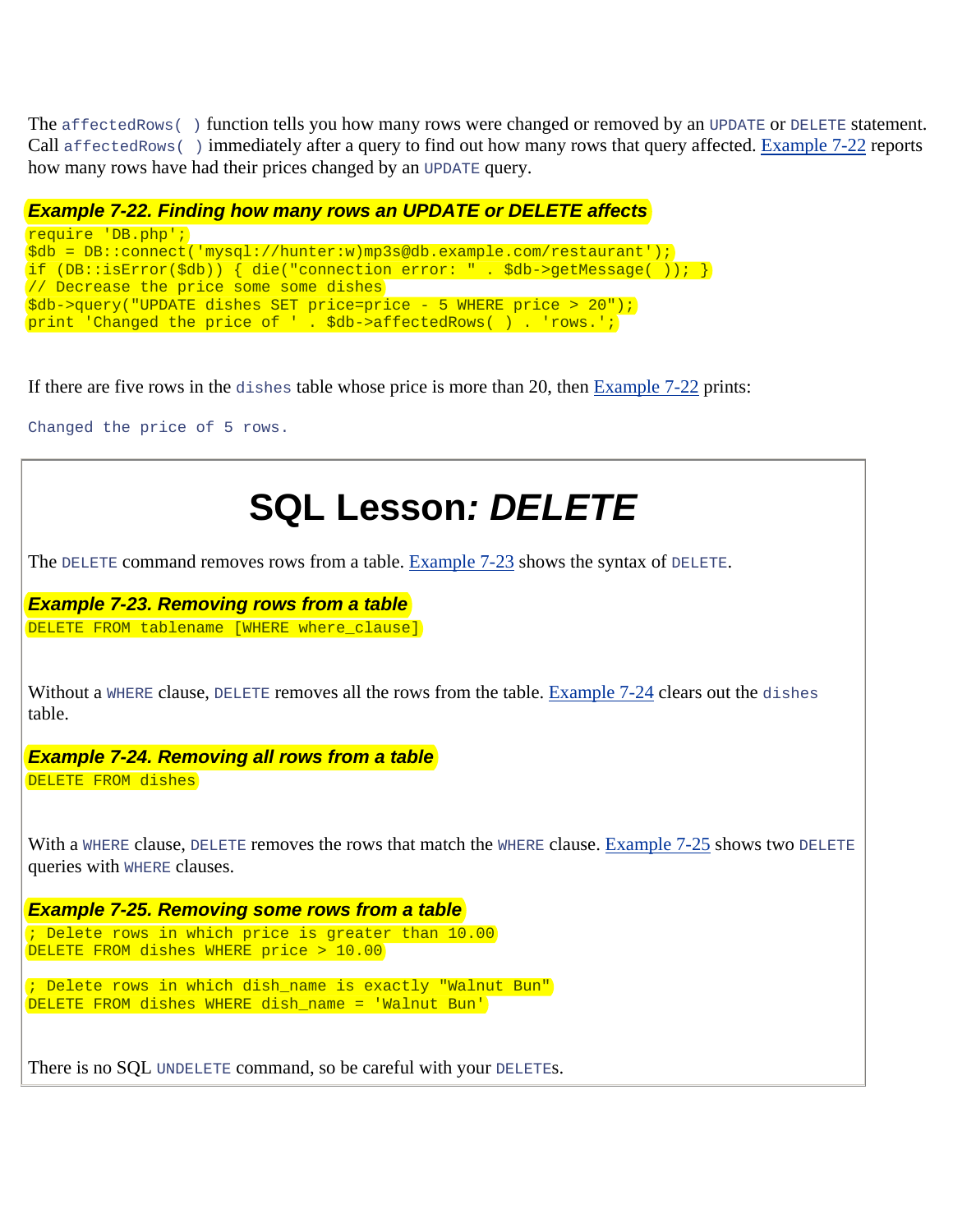# **7.5 Inserting Form Data Safely**

As Section 6.4.6 explained, printing unsanitized form data can leave you and your users vulnerable to a cross-site scripting attack. Using unsanitized form data in SQL queries can cause a similar problem, called an "SQL injection attack." Consider a form that lets a user suggest a new dish. The form contains a text element called new\_dish\_name into which the user can type the name of their new dish. The call to query( ) in Example 7-26 inserts the new dish into the dishes table but is vulnerable to an SQL injection attack.

### *Example 7-26. Unsafe insertion of form data*

```
$db->query("INSERT INTO dishes (dish_name) 
             VALUES ('$_POST[new_dish_name]')");
```
If the submitted value for new\_dish\_name is reasonable, such as Fried Bean Curd, then the query succeeds. PHP's regular double-quoted string interpolation rules make the query INSERT INTO dishes (dish\_name) VALUES ('Fried Bean Curd'), which is valid and respectable. A query with an apostrophe in it causes a problem, though. If the submitted value for new\_dish\_name is General Tso's Chicken, then the query becomes INSERT INTO dishes (dish\_name) VALUES ('General Tso's Chicken'). This makes the database program confused. It thinks that the apostrophe between Tso and s ends the string, so the s Chicken' after the second single quote is an unwanted syntax error.

What's worse, a user that really wants to cause problems can type in specially constructed input to wreak havoc. Consider this unappetizing input:

x'); DELETE FROM dishes; INSERT INTO dishes (dish\_name) VALUES ('y.

When that gets interpolated, the query becomes:

```
INSERT INTO DISHES (dish_name) VALUES ('x'); DELETE FROM dishes; INSERT INTO dishes 
(dish_name) VALUES ('y')
```
Some databases let you pass multiple queries separated by semicolons in one call of  $_{query( )}$ . On those databases, the dishes table is demolished: a dish named x is inserted, all dishes are deleted, and a dish named y is inserted.

By submitting a carefully built form input value, a malicious user is able to inject arbitrary SQL statements into your database program. To prevent this, you need to escape special characters (most importantly, the apostrophe) in SQL queries. PEAR DB provides a helpful feature called *placeholders* that makes this a snap.

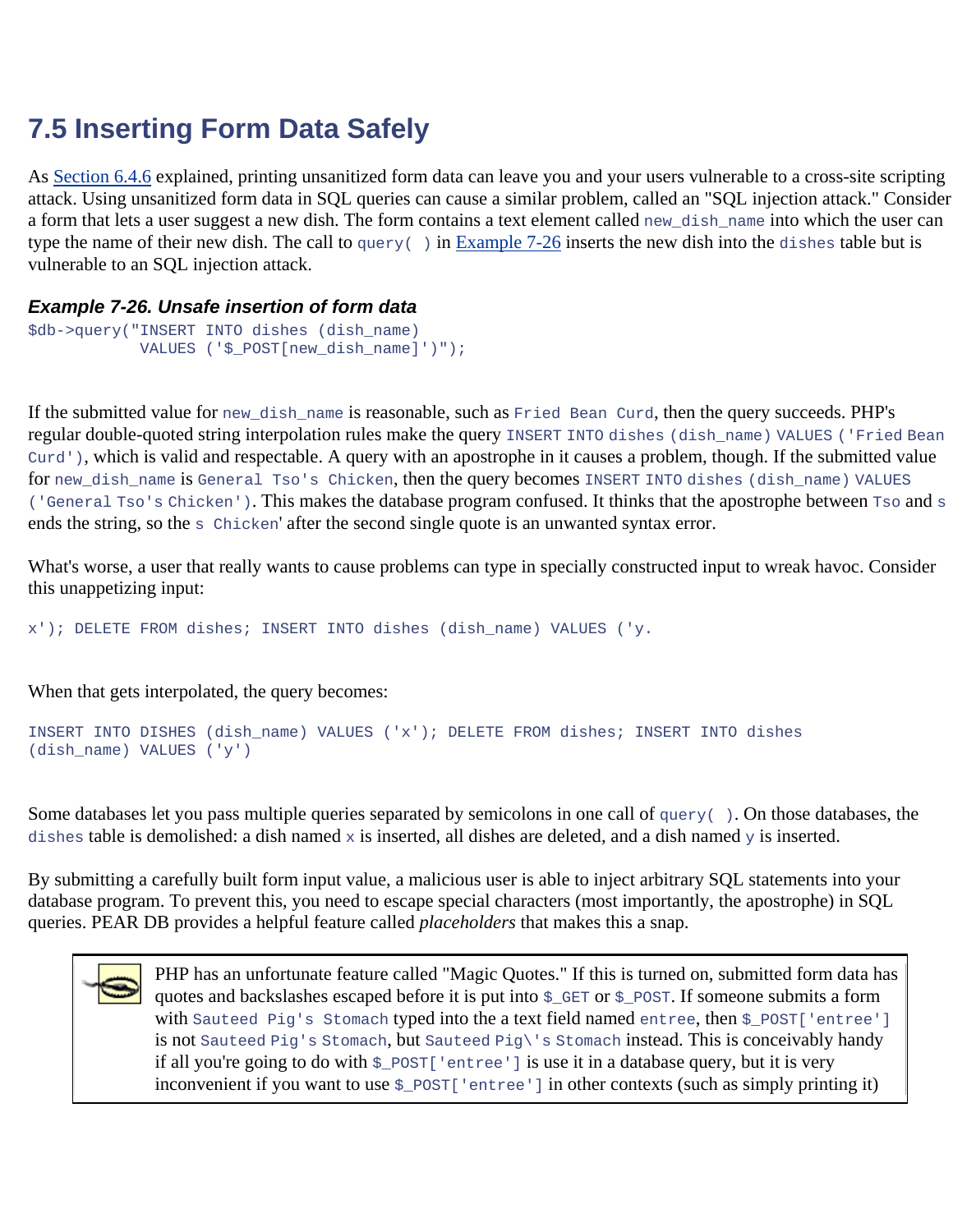where the extra backslash is not welcome.

The "Magic Quotes" feature is enabled when the PHP configuration directive magic\_quotes\_gpc is turned on. For increased efficiency and more straightforward handling of submitted form parameters, turn magic\_quotes\_gpc off and use placeholders or a quoting function when you need to prepare external input for use in a database query.

To use a placeholder in a query, put a  $\epsilon$  in the query in each place where you want a value to go. Then, pass query() a second argument—an array of values to be substituted for the placeholders. The values are appropriately quoted before they are put into the query, protecting you from any SQL injection attacks. Example 7-27 shows the safe version of the query from Example 7-26.

### *Example 7-27. Safe insertion of form data*

```
$db->query('INSERT INTO dishes (dish_name) VALUES (?)', 
     array($_POST['new_dish_name']));
```
You don't need to put quotes around the placeholder in the query. DB takes care of that for you too. If you want to use multiple values in a query, put multiple placeholders in the query and in the value array. Example 7-28 shows a query with three placeholders.

### *Example 7-28. Using multiple placeholders*

```
$db->query('INSERT INTO dishes (dish_name,price,is_spicy) VALUES (?,?,?)', 
           array($ POST['new dish name'], $ POST['new price'],
                  $_POST['is_spicy']));
```
# **7.6 Generating Unique IDs**

As mentioned in Section 7.1, rows in a database table don't have any inherent order. In a spreadsheet, you can refer particular records such as "the first row" or "the last row" or "rows 15 to 22." A database table is different. If you want to be able to specifically identify individual records, you need to give them each a unique identifier.

To uniquely identify individual rows in a table, make a column in the table that holds an integer ID and store a different number in that column for each row. That way, even if two rows have identical values in all the other columns, you can tell them apart by using the ID column. With a dish\_id column in the dishes table, you can tell apart two dishes each called "Fried Bean Curd" because the rows have different dish id values.

PEAR DB helps you generate unique integer IDs with its support for *sequences*. When you ask for the next ID in a particular sequence, you get a number that you know isn't duplicated in that sequence. Even if two simultaneously executing PHP scripts ask for the next ID in a sequence at the exact same time, they each get a different ID to use.

You can have as many independent sequences as you want. To get the next value from a sequence, call the nextID() function. Example 7-29 gets an ID from the dishes sequence and then uses it to INSERT a row into the dishes table.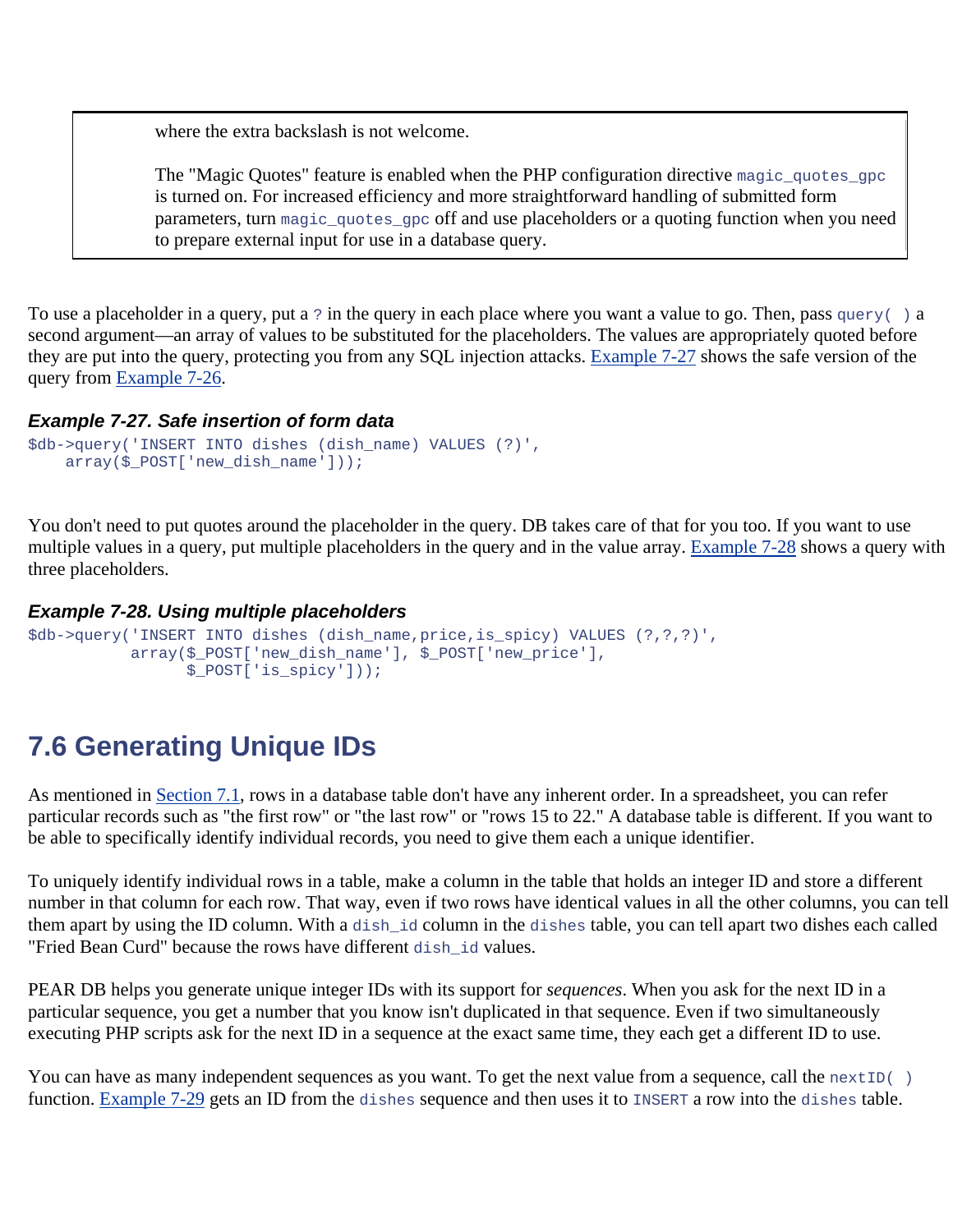#### *Example 7-29. Getting an ID from a sequence*

```
$dish_id = $db->nextID('dishes'); 
$db->query("INSERT INTO orders (dish_id, dish_name, price, is_spicy) 
    VALUES ($dish_id, 'Fried Bean Curd', 1.50, 0)");
```
# **7.7 A Complete Data Insertion Form**

Example 7-30 combines the database topics covered so far in this chapter with the form-handling code from Chapter 6 to build a complete program that displays a form, validates the submitted data, and then saves the data into a database table. The form displays input elements for the name of a dish, the price of a dish, and whether the dish is spicy. The information is inserted into the dishes table.

The code in Example 7-30 relies on the form helper functions defined in Example 6-29. Instead of repeating them in this example, the code assumes they have been saved into a file called *formhelpers.php* and then loads them with the require 'formhelpers.php' line at the top of the program.

*Example 7-30. Form for inserting records into dishes* 

```
<?php 
// Load PEAR DB 
require 'DB.php'; 
// Load the form helper functions 
require 'formhelpers.php'; 
// Connect to the database 
$db = DB::connect('mysql://hunter:w)mp3s@db.example.com/restaurant'); 
if (DB::isError($db)) { die ("Can't connect: " . $db->getMessage( )); } 
// Set up automatic error handling 
$db->setErrorHandling(PEAR_ERROR_DIE); 
// The main page logic: 
// - If the form is submitted, validate and then process or redisplay 
// - If it's not submitted, display 
if ($_POST['_submit_check']) { 
     // If validate_form( ) returns errors, pass them to show_form( ) 
    if ($form errors = validate form( )) {
        show form($form errors);
     } else { 
         // The submitted data is valid, so process it 
         process_form( ); 
     } 
} else { 
     // The form wasn't submitted, so display 
     show_form( ); 
} 
function show form($errors = ''] {
     // If the form is submitted, get defaults from submitted parameters 
     if ($_POST['_submit_check']) { 
         $defaults = $_POST; 
     } else { 
         // Otherwise, set our own defaults: price is $5
```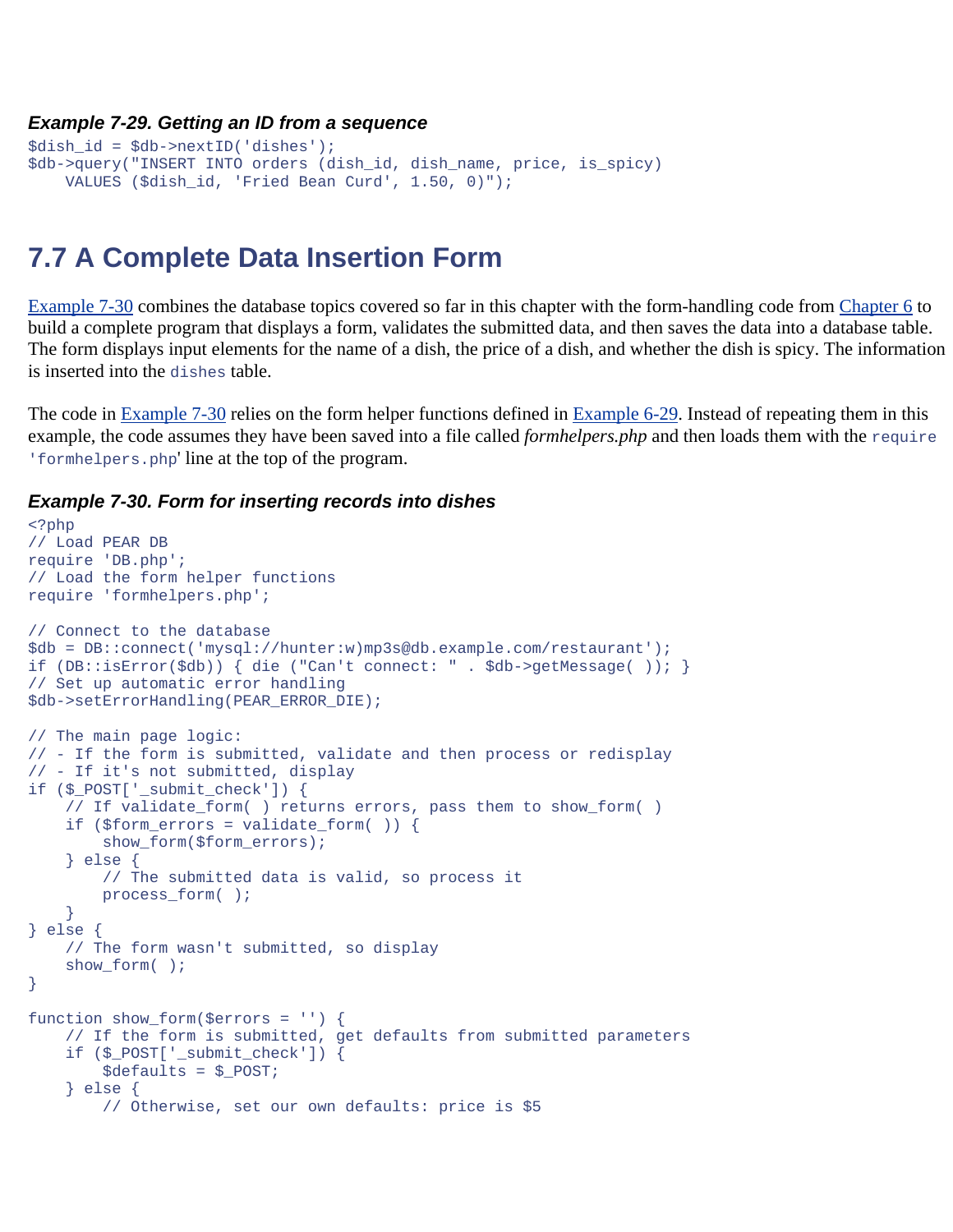```
$defaults = array('price' => '5.00'); } 
     // If errors were passed in, put them in $error_text (with HTML markup) 
     if ($errors) { 
        $error text = '<tr><td>You need to correct the following errors:';
        $error text .= '</td><td><ul><li>';
         $error_text .= implode('</li><li>',$errors); 
         $error_text .= '</li></ul></td></tr>'; 
     } else { 
         // No errors? Then $error_text is blank 
         $error_text = ''; 
     } 
     // Jump out of PHP mode to make displaying all the HTML tags easier 
?> 
<form method="POST" action="<?php print $_SERVER['PHP_SELF']; ?>"> 
<table> 
<?php print $error_text ?> 
<tr><td>Dish Name:</td> 
<td><?php input_text('dish_name', $defaults); ?></td></tr>
<tr><td>Price:</td> 
<td><?php input_text('price', $defaults); ?></td></tr>
<tr><td>Spicy:</td> 
<td><?php input_radiocheck('checkbox','is_spicy', $defaults, 'yes'); ?> 
Yes</td></tr>
<tr><td colspan="2" align="center"><?php input_submit('save','Order'); ?> 
\langle t \, ds \rangle</table> 
<input type="hidden" name="_submit_check" value="1"/> 
</form> 
<?php 
       } // The end of show_form( ) 
function validate form( ) {
    $errors = array() // dish_name is required 
     if (! strlen(trim($_POST['dish_name']))) { 
         $errors[ ] = 'Please enter the name of the dish.'; 
     } 
     // price must be a valid floating point number and 
     // more than 0 
    if (floatval(\xi_POST['price']) \leq 0) $errors[ ] = 'Please enter a valid price.'; 
     } 
     return $errors; 
} 
function process_form( ) {
```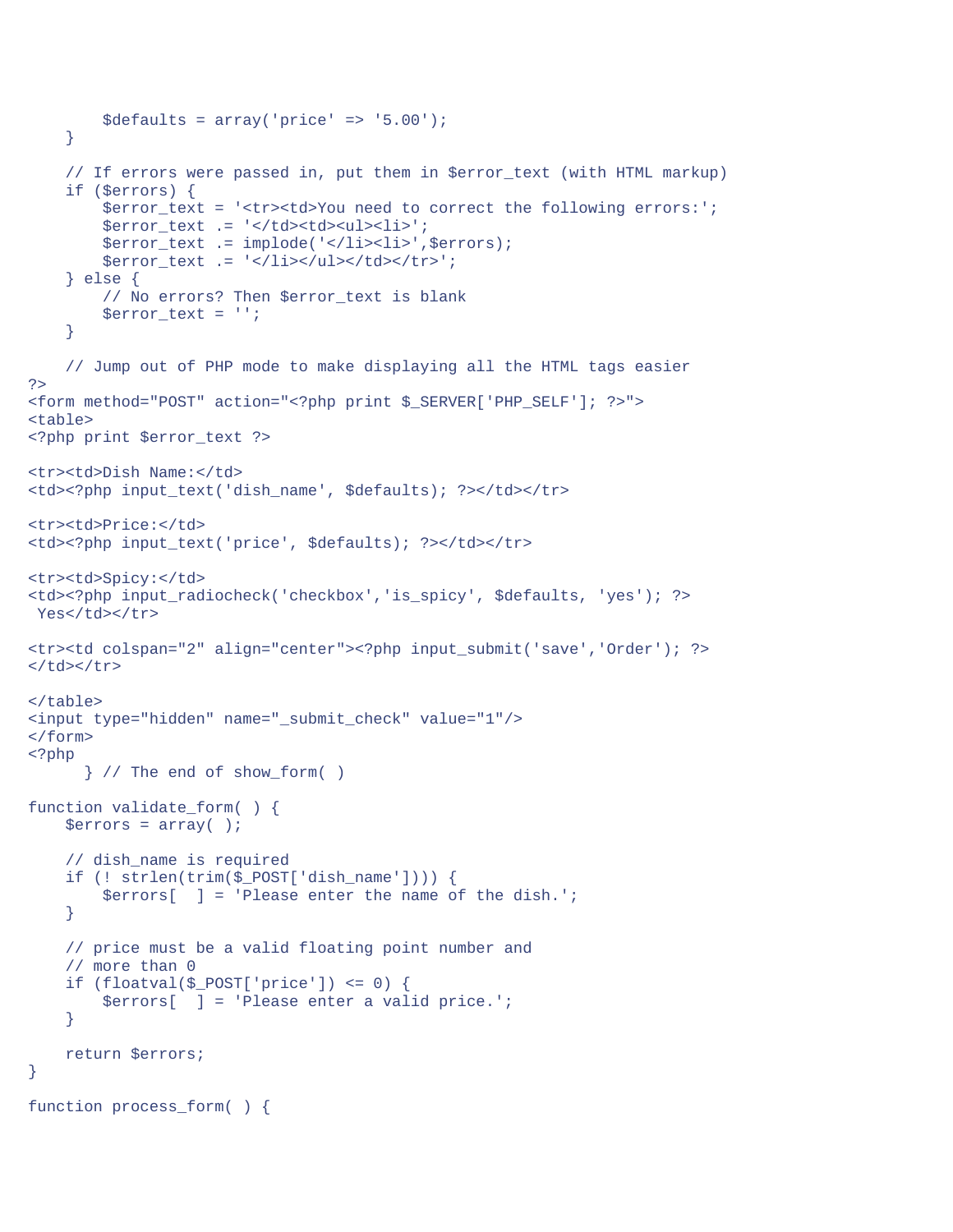```
 // Access the global variable $db inside this function 
 global $db; 
 // Get a unique ID for this dish 
 $dish_id = $db->nextID('dishes'); 
// Set the value of $is spicy based on the checkbox
if (\frac{1}{2}POST['is\_spicy'] = - 'yes') {
    $is\_spicy = 1; } else { 
    $is\_spicy = 0; } 
 // Insert the new dish into the table 
 $db->query('INSERT INTO dishes (dish_id, dish_name, price, is_spicy) 
             VALUES (?,?,?,?)', 
            array($dish_id, $_POST['dish_name'], $_POST['price'], 
                   $is_spicy)); 
 // Tell the user that we added a dish. 
 print 'Added ' . htmlentities($_POST['dish_name']) . 
       ' to the database.';
```
Example 7-30 has the same basic structure as the form examples from Chapter 6: functions for displaying, validating, and processing the form with some global logic that determines which function to call. The two new pieces are the global code that sets up the database connection and the database-related activities in process\_form( ).

The database setup code comes after the require statements and before the  $if(S_POST['\_submit\_check'])$ . The DB::connect( ) function establishes a database connection, and the next three lines check whether the connection succeeded and turn on automatic error handling for the rest of the program.

All of the interaction with the database is in the process\_form() function. First, the global  $\beta$ db line lets you refer to the database connection variable inside the function as  $\dagger$ db instead of the clumsier  $\dagger$ GLOBALS['db']. Then, nextId() gets a unique integer ID for the new dish about to be saved. The  $i_s$  spicy column of the table holds a 1 in the rows of spicy dishes and a 0 in nonspicy dishes, so the if() clause in process\_form() assigns the appropriate value to the local variable  $\frac{1}{5}$  is\_spicy based on what was submitted in  $\frac{1}{5}$  post ['is\_spicy'].

After that comes the call to  $query($  ) that actually puts the new information into the database. The INSERT statement has four placeholders that are filled by the variables \$dish\_id, \$\_POST['dish\_name'], \$\_POST['price'], and \$is\_spicy. Last, process\_form() prints a message telling the user that the dish was inserted. The htmlentities() function protects against any HTML tags or JavaScript in the dish name.

# **7.8 Retrieving Data from the Database**

}

?>

The query() function can also be used to retrieve information from the database. The syntax of query() is the same, but what you do with the object that  $q_{\text{query}}($  ) returns is new. When it successfully completes a  $\text{SELECT statement}, q_{\text{query}}($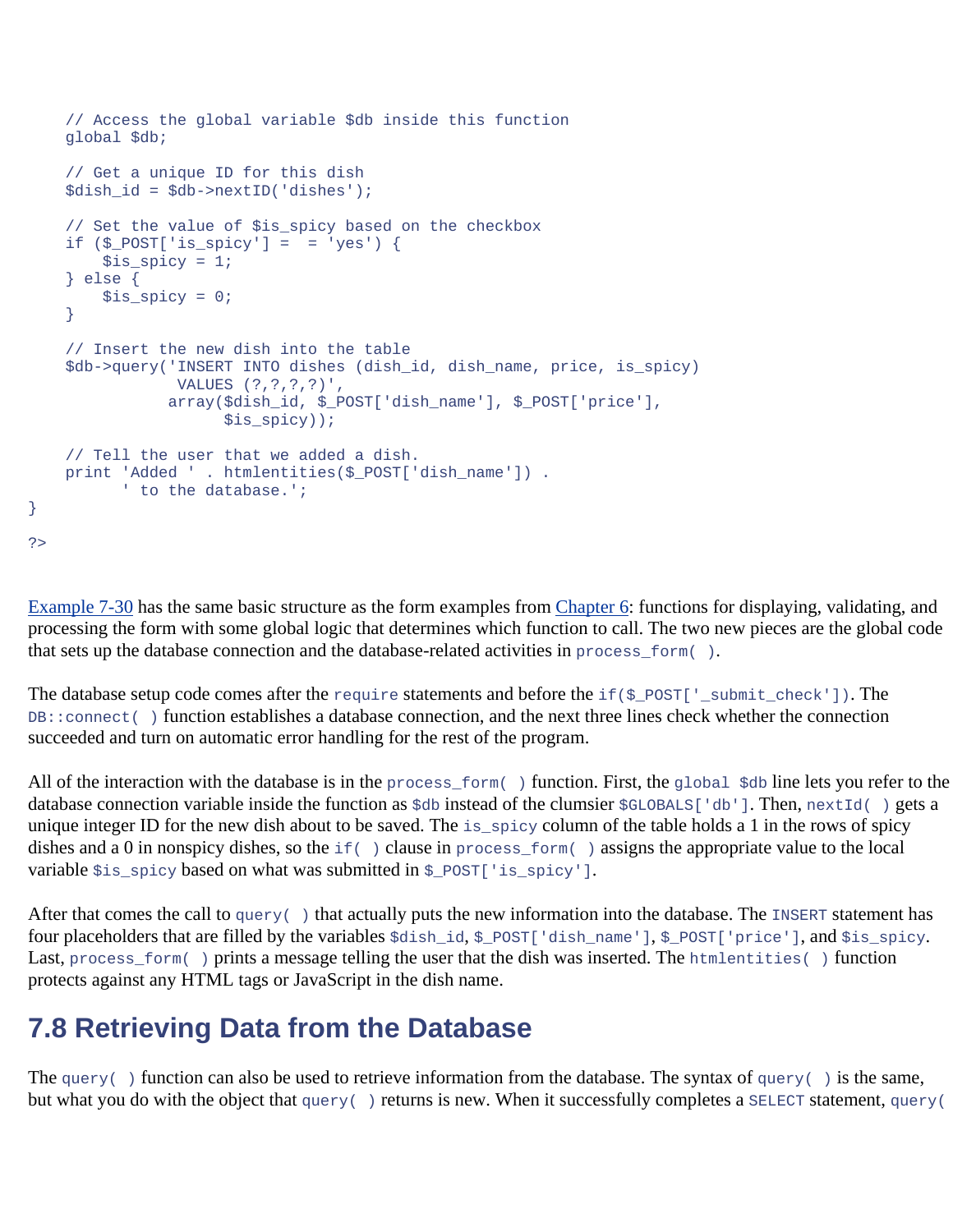) returns an object that provides access to the retrieved rows. Each time you call the fetchRow( ) function of this object, you get the next row returned from the query. When there are no more rows left,  $feta$ ,  $feta$  returns a false value, making it perfect to use in a while() loop. This is shown in Example 7-31.

#### *Example 7-31. Retrieving rows with query( ) and fetchRow( )*

```
require 'DB.php'; 
$db = DB::connect('mysql://hunter:w)mp3s@db.example.com/restaurant'); 
$q = $db->query('SELECT dish_name, price FROM dishes'); 
while (\text{row} = \text{Sq} \rightarrow \text{fetchRow}() ) {
    print "$row[0], $row[1] \n\pi";
}
```
Example 7-31 prints:

```
Walnut Bun, 1.00 
Cashew Nuts and White Mushrooms, 4.95 
Dried Mulberries, 3.00 
Eggplant with Chili Sauce, 6.50
```
The first time through the while( ) loop,  $fetchRow($  ) returns an array containing Walnut Bun and 1.00. This array is assigned to  $\frac{1}{2}$  row. Since an array with elements in it evaluates to true, the code inside the while() loop executes, printing the data from the first row returned by the SELECT query. This happens three more times. On each trip through the while( ) loop, fetchRow( ) returns the next row in the set of rows returned by the SELECT query. When it has no more rows to return, fetchRow( ) returns a value that evaluates to false, and the while( ) loop is done.

To find out the number of rows returned by a SELECT query (without iterating through them all), use the numrows() function of the object returned by query(). Example 7-32 reports how many rows are in the dishes table.

#### *Example 7-32. Counting rows with numrows( )*

```
require 'DB.php'; 
$db = DB::connect('mysql://hunter:w)mp3s@db.example.com/restaurant'); 
$q = $db->query('SELECT dish_name, price FROM dishes'); 
print 'There are ' . $q->numrows( ) . ' rows in the dishes table.';
```
With four rows in the table, **Example 7-32** prints:

There are 5 rows in the dishes table.

Because sending a SELECT query to the database program and retrieving the results is such a common task, DB provides ways that collapse the call to query() and multiple calls to fetchRow() into one step. The getAll() function executes a SELECT query and returns an array containing all the retrieved rows. Example 7-33 uses getAll( ) to do the same thing as Example 7-31.

### *Example 7-33. Retrieving rows with getAll( )*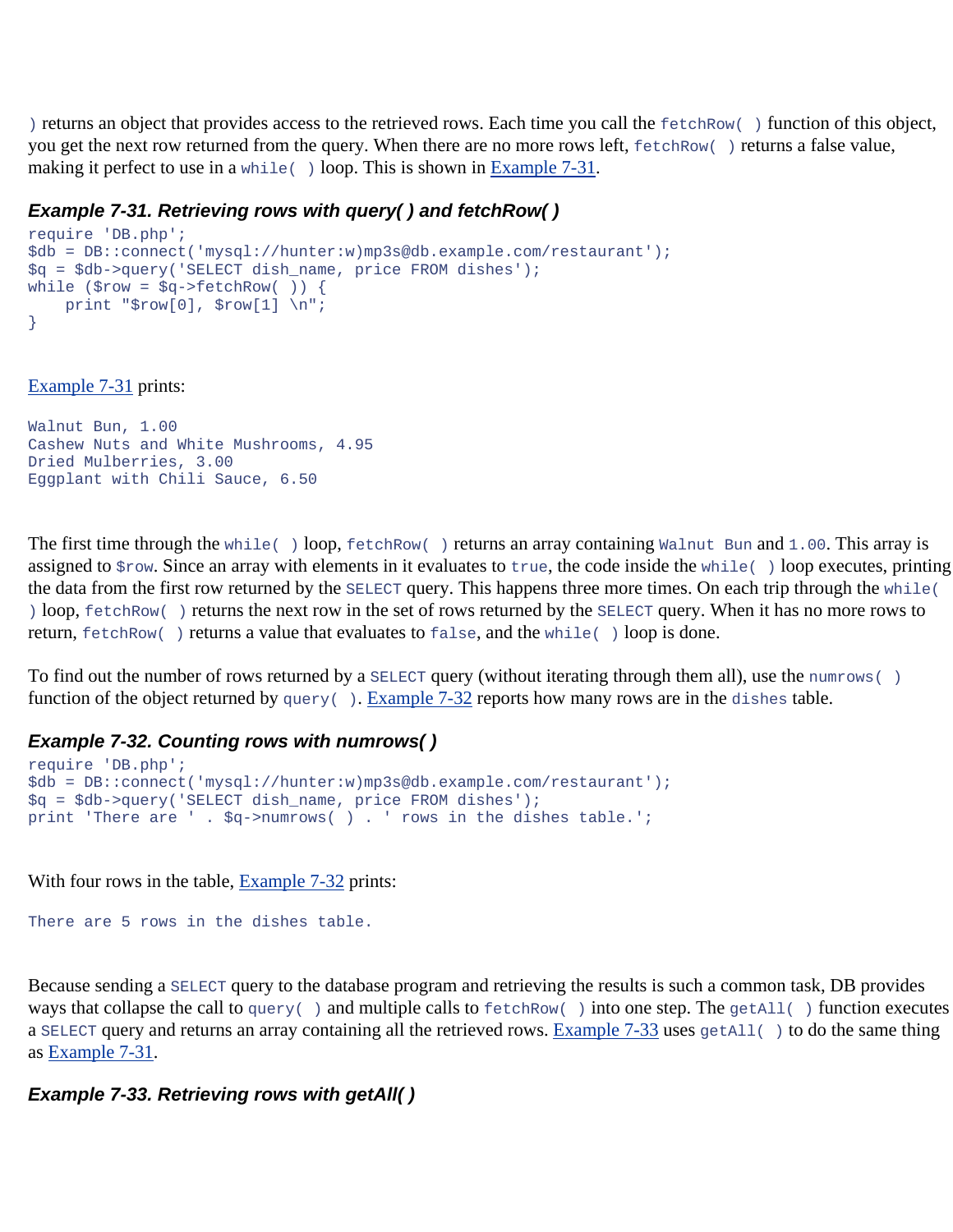```
require 'DB.php'; 
$db = DB::connect('mysql://hunter:w)mp3s@db.example.com/restaurant'); 
$rows = $db->getAll('SELECT dish_name, price FROM dishes'); 
foreach ($rows as $row) { 
     print "$row[0], $row[1] \n"; 
}
```
Example 7-33 prints:

Walnut Bun, 1.00 Cashew Nuts and White Mushrooms, 4.95 Dried Mulberries, 3.00 Eggplant with Chili Sauce, 6.50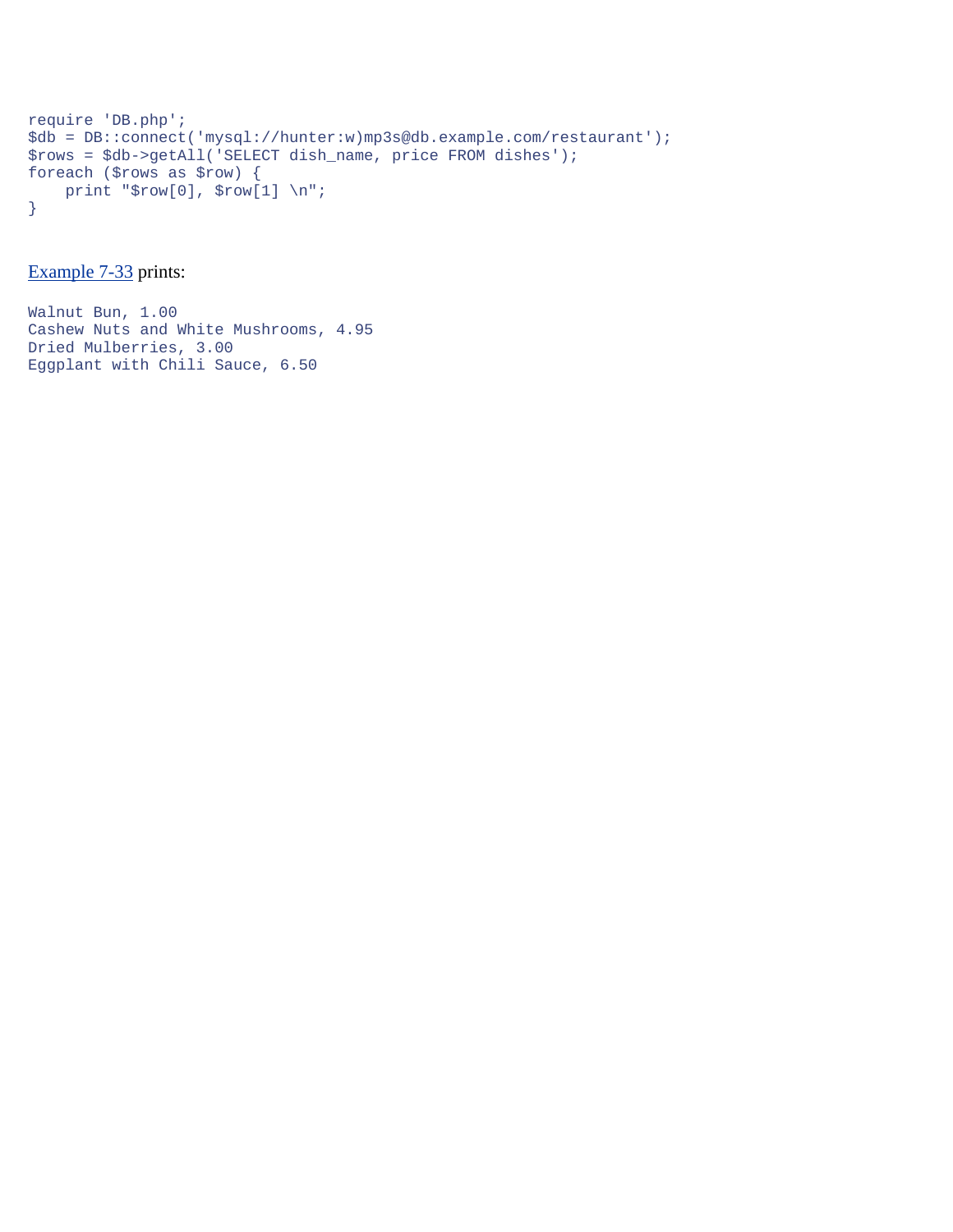# **SQL Lesson***: SELECT*

The SELECT command retrieves data from the database. Example 7-34 shows the syntax of SELECT.

#### *Example 7-34. Retrieving data*

SELECT column1[, column2, column3, ...] FROM tablename

The SELECT query in Example 7-35 retrieves the dish\_name and price columns for all the rows in the dishes table.

#### *Example 7-35. Retrieving dish\_name and price*

SELECT dish name, price FROM dishes

As a shortcut, you can use  $*$  instead of a list of columns. This retrieves all columns from the table. The SELECT query in Example 7-36 retrieves everything from the dishes table.

### *Example 7-36. Using \* in a SELECT query*

SELECT \* FROM dishes

To restrict a SELECT statement so that it matches only certain rows, add a WHERE clause to it. Only rows that meet the tests listed in the WHERE clause are returned by the SELECT statement. The WHERE clause goes after the table name, as shown in Example 7-37.

#### *Example 7-37. Restricting the rows returned by SELECT*

```
SELECT column1[, column2, column3, ...] FROM tablename 
       WHERE where clause
```
The where clause part of the query is a logical expression that describes which rows you want to retrieve. Example 7-38 shows some SELECT queries with WHERE clauses.

#### *Example 7-38. Retrieving certain dishes*

```
; Dishes with price greater than 5.00 
SELECT dish_name, price FROM dishes WHERE price > 5.00 
; Dishes whose name exactly matches "Walnut Bun" 
SELECT price FROM dishes WHERE dish_name = 'Walnut Bun' 
; Dishes with price more than 5.00 but less than or equal to 10.00 
SELECT dish name FROM dishes WHERE price > 5.00 AND price <= 10.00
; Dishes with price more than 5.00 but less than or equal to 10.00,
```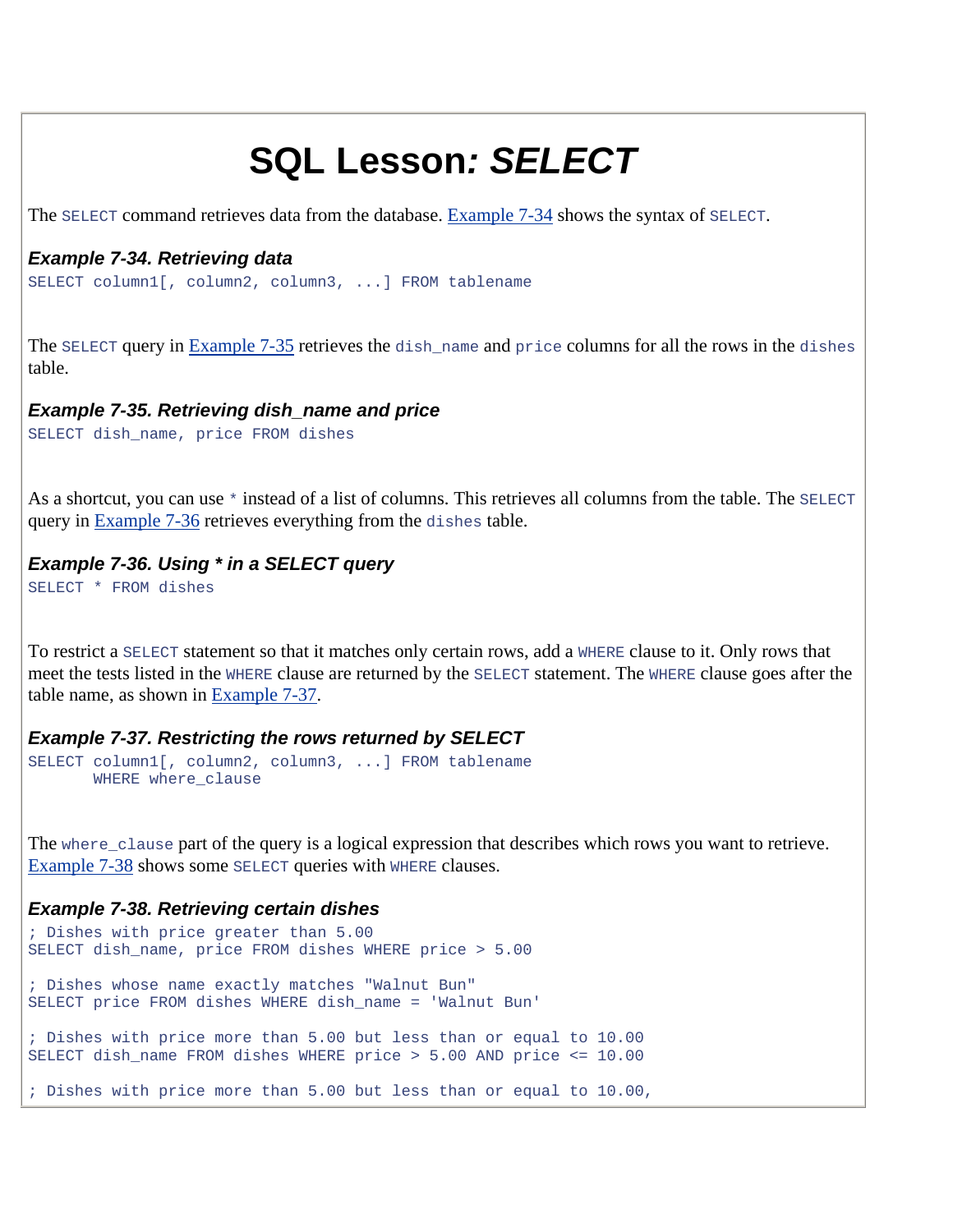```
; or dishes whose name exactly matches "Walnut Bun" (at any price) 
SELECT dish_name, price FROM dishes WHERE (price > 5.00 AND price <= 10.00) 
       OR dish_name = 'Walnut Bun'
```
Table 7-3 lists some operators that you can use in a WHERE clause.

| Table 7-3. SQL WHERE clause operators |                                                  |  |  |  |
|---------------------------------------|--------------------------------------------------|--|--|--|
| Operator                              | <b>Description</b>                               |  |  |  |
| Ξ                                     | Equal to (like $=$ = in PHP)                     |  |  |  |
| $\lt$                                 | Not equal to (like $\vert \cdot \vert$ = in PHP) |  |  |  |
| $\geq$                                | Greater than                                     |  |  |  |
| $\,<\,$                               | Less than                                        |  |  |  |
| $>=$                                  | Greater than or equal to                         |  |  |  |
| $\leq$ $=$                            | Less than or equal to                            |  |  |  |
| <b>AND</b>                            | Logical AND (like $\&&\&$ in PHP)                |  |  |  |
| <b>OR</b>                             | Logical OR (like $  $ in PHP)                    |  |  |  |
|                                       | Grouping                                         |  |  |  |

When you are only expecting one row to be returned from a query, use  $g$  getRow(). It executes a SELECT query and returns the values for just one row. Example 7-39 uses getRow() to display the least expensive item in the dishes table. The ORDER BY and LIMIT parts of the query in Example 7-39 are explained in the sidebar *SQL Lesson:* ORDER BY and LIMIT.

### *Example 7-39. Retrieving a row with getRow( )*

```
require 'DB.php'; 
$db = DB::connect('mysql://hunter:w)mp3s@db.example.com/restaurant'); 
$cheapest_dish_info = $db->getRow('SELECT dish_name, price 
                                     FROM dishes ORDER BY price LIMIT 1'); 
print "$cheapest_dish_info[0], $cheapest_dish_info[1]";
```
Example 7-39 prints:

Walnut Bun, 1.00

When you want only one column from one row, use getOne(). It executes a SELECT query and returns a single value: the first column from the first row returned. Example 7-40 uses  $getOne( )$  to find the name of the least expensive dish.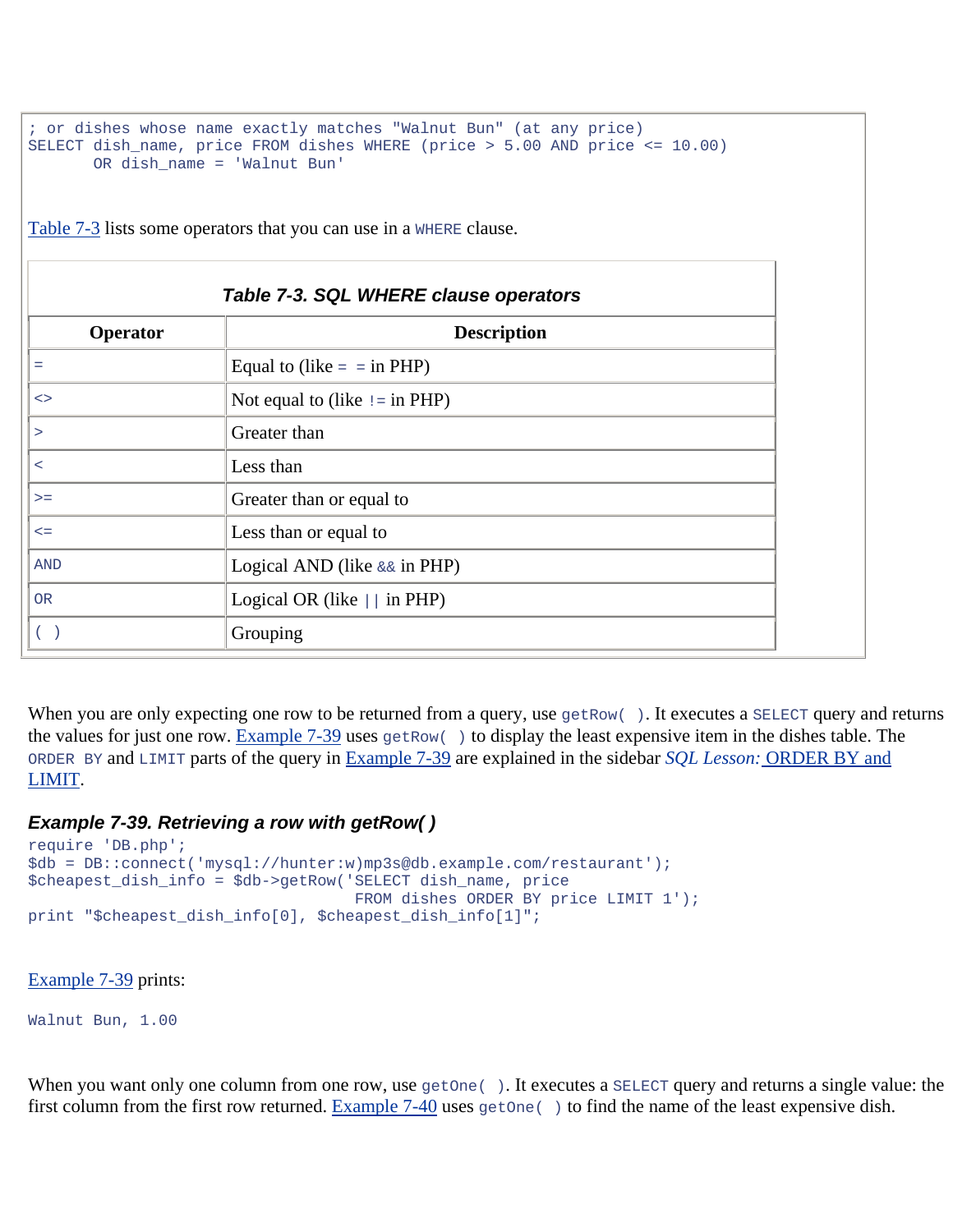# *Example 7-40. Retrieving a value with getOne( )*

require 'DB.php'; \$db = DB::connect('mysql://hunter:w)mp3s@db.example.com/restaurant'); \$cheapest\_dish = \$db->getOne('SELECT dish\_name, price FROM dishes ORDER BY price LIMIT 1'); print "The cheapest dish is \$cheapest\_dish";

Example 7-40 prints:

The cheapest dish is Walnut Bun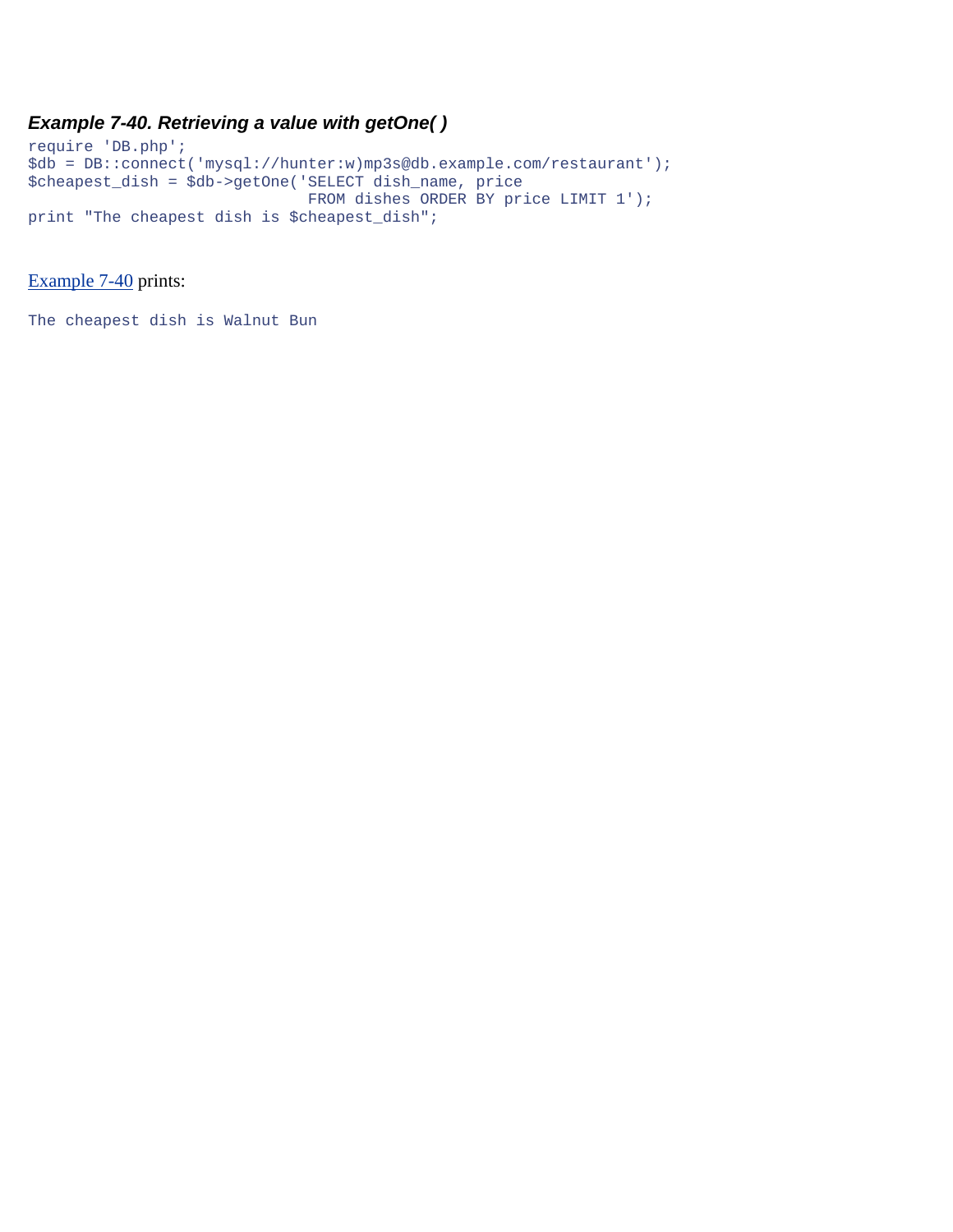# **SQL Lesson***: ORDER BY and LIMIT*

As mentioned earlier in this chapter in Section 7.1, rows in a table don't have any inherent order. A database server doesn't have to return rows from a SELECT query in any particular pattern. To force a certain order on the returned rows, add an ORDER BY clause to your SELECT. Example 7-41 returns all the rows in the dishes table ordered by price, lowest to highest.

### *Example 7-41. Ordering rows returned from a SELECT query*

SELECT dish name FROM dishes ORDER BY price

To order from highest to lowest value, add DESC after the column that the results are ordered by. Example 7-42 returns all the rows in the dishes table ordered by price, highest to lowest.

### *Example 7-42. Ordering from highest to lowest*

SELECT dish name FROM dishes ORDER BY price DESC

You can specify multiple columns to order by. If two rows have the same value for the first ORDER BY column, they are sorted by the second. The query in Example 7-43 orders rows in dishes by price (highest to lowest). If multiple rows have the same price, then they are ordered alphabetically by name.

## *Example 7-43. Ordering by multiple columns*

SELECT dish name FROM dishes ORDER BY price DESC, dish name

Using ORDER BY doesn't change the order of the rows in the table itself (remember, they don't really have any set order) but rearranges the results of the query. This affects only the answer to the query. If you hand someone a menu and ask them to read you the appetizers in alphabetical order, it doesn't affect the printed menu—just the response to your query ("Read me all the appetizers in alphabetical order").

Normally, a SELECT query returns all rows that match the WHERE clause (or all rows in a table if there is no WHERE clause). Sometimes it's helpful to just get a certain number of rows back. You may want to find the lowest priced dish available or just print 10 search results. To restrict the results to a specific number of rows, add a LIMIT clause to the end of the query. Example 7-44 returns the row from dishes with the lowest price.

# *Example 7-44. Limiting the number of rows returned by SELECT*

SELECT \* FROM dishes ORDER BY price LIMIT 1

Example 7-45 returns the first (sorted alphabetically by dish name) 10 rows from dishes.

# *Example 7-45. Still limiting the number of rows returned by SELECT*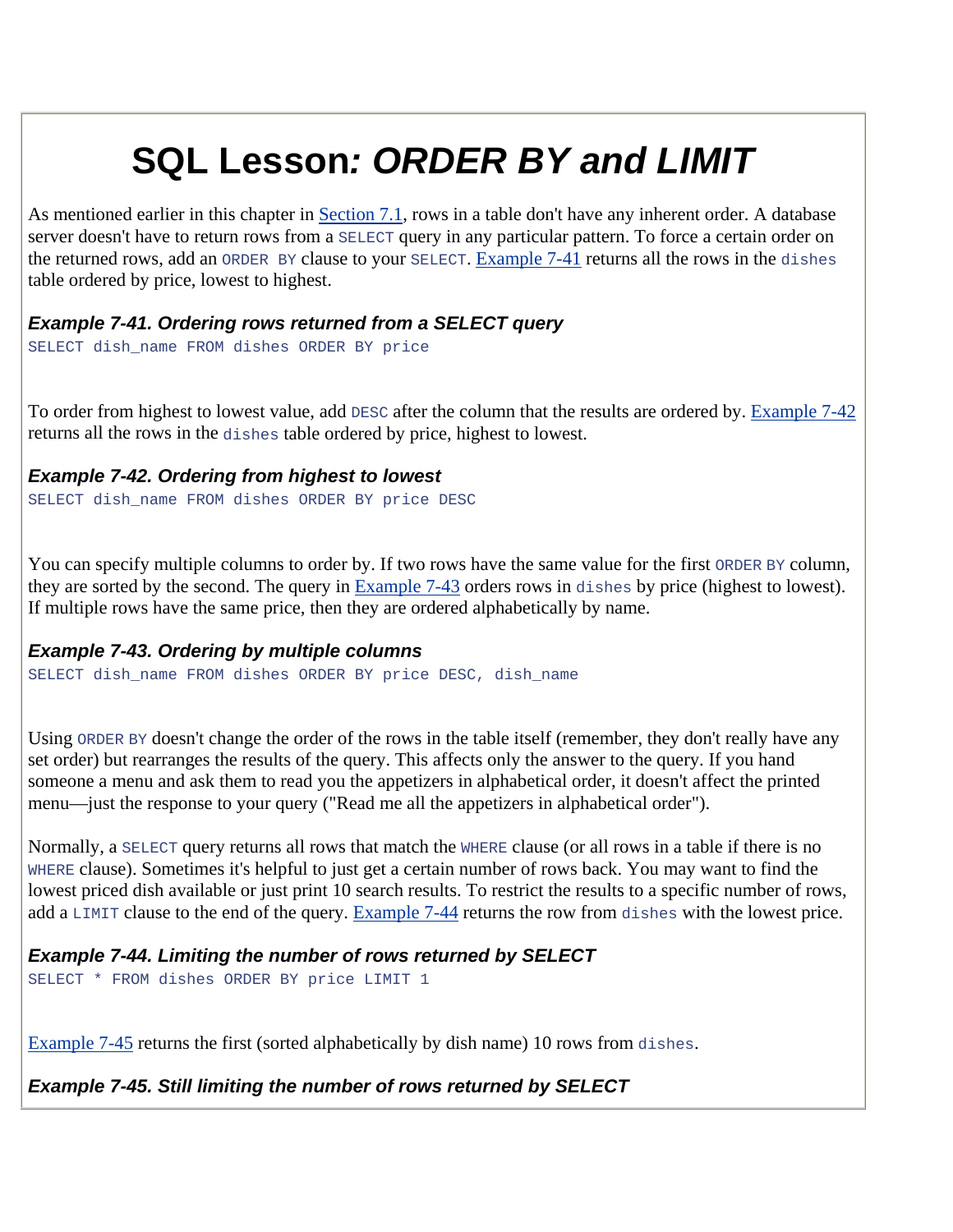SELECT dish name, price FROM dishes ORDER BY dish name LIMIT 10

In general, you should only use LIMIT in a query that also has ORDER BY. If you leave out ORDER BY, the database program can return rows in any order. So, the "first" row one time a query is executed might not be the "first" row another time the same query is executed.

# **7.9 Changing the Format of Retrieved Rows**

So far,  $feta(x)$ , getall(), and getOne() have been returning rows from the database as numerically indexed arrays. This makes for concise and easy interpolation of values in double-quoted strings—but trying to remember, for example, which column from the SELECT query corresponds to element 6 in the result array can be difficult and errorprone. PEAR DB lets you specify that you'd prefer to have each result row delivered as either an array with string keys or as an object.

The *fetch mode* controls how result rows are formatted. The setFetchMode() function changes the fetch mode. Any queries in a page after you call  $set$ FetchMode() have their result rows formatted as specified by the argument to setFetchMode( ).

To get result rows as arrays with string keys, pass DB\_FETCHMODE\_ASSOC to setFetchMode(). Note that DB\_FETCHMODE\_ASSOC is a special constant defined by PEAR DB, not a string, so you shouldn't put quotes around it. The array keys in the result row arrays correspond to column names. Example 7-46 shows how to use fetchRow(), getAll( ), and getRow( ) with string-keyed result rows.

#### *Example 7-46. Retrieving rows as string-keyed arrays*

```
require 'DB.php'; 
$db = DB::connect('mysql://hunter:w)mp3s@db.example.com/restaurant'); 
// Change the fetch mode to string-keyed arrays 
$db->setFetchMode(DB_FETCHMODE_ASSOC); 
print "With query( ) and fetchRow( ): \n\pi;
// get each row with query( ) and fetchRow( ); 
$q = $db->query("SELECT dish_name, price FROM dishes"); 
while($row = $q$->fetchRow()) {
     print "The price of $row[dish_name] is $row[price] \n"; 
} 
print "With getAll( ): \n";
// get all the rows with getAll( ); 
$dishes = $db->getAll('SELECT dish_name, price FROM dishes'); 
foreach ($dishes as $dish) { 
    print "The price of $dish[dish_name] is $dish[price] \n \pi;
} 
print "With getRow( ): \n\times ;
$cheap = $db->getRow('SELECT dish_name, price FROM dishes 
     ORDER BY price LIMIT 1');
```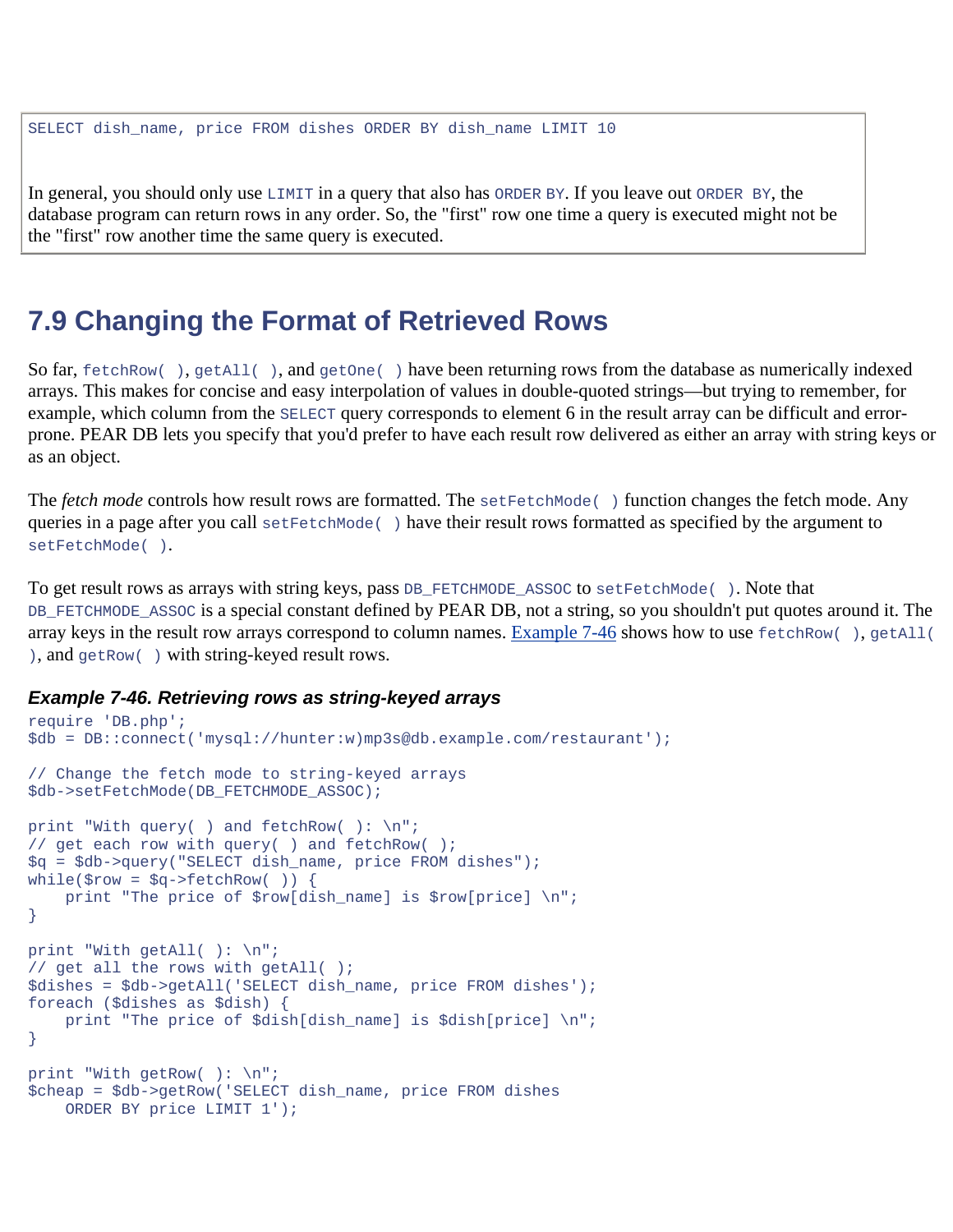print "The cheapest dish is \$cheap[dish\_name] with price \$cheap[price]";

#### Example 7-46 prints:

```
With query( ) and fetchRow( ): 
The price of Walnut Bun is 1.00 
The price of Cashew Nuts and White Mushrooms is 4.95 
The price of Dried Mulberries is 3.00 
The price of Eggplant with Chili Sauce is 6.50 
With getAll( ): 
The price of Walnut Bun is 1.00 
The price of Cashew Nuts and White Mushrooms is 4.95 
The price of Dried Mulberries is 3.00 
The price of Eggplant with Chili Sauce is 6.50 
With getRow( ): 
The cheapest dish is Walnut Bun with price 1.00
```
In Example 7-46,  $fetchRow($ ),  $getAll($ ), and  $getRow($ ) operate almost identically as they have before: you give them an SQL query, and you get back some results. The difference is in those results. The rows that come back from these functions have string keys whose names are the names of columns in the database table.

To get result rows as objects, pass the DB\_FETCHMODE\_OBJECT constant to setFetchMode( ). Each result row is an object with values inside it whose names correspond to column names (such as the string array keys when the fetch mode is DB\_FETCHMODE\_ASSOC). The DB\_FETCHMODE\_OBJECT fetch mode is handy because the syntax for referring to data inside an object is a little more concise and easier to interpolate in a string compared to an string-keyed array: write the object name, then  $\rightarrow$ , and then the name of the piece of data you want. For example,  $\frac{1}{2}$ dish- $\frac{1}{2}$ chish\_name refers to the piece of data named dish\_name inside the *\$dish object*. Example 7-47 retrieves rows as objects.

#### *Example 7-47. Retrieving rows as objects*

```
require 'DB.php'; 
$db = DB::connect('mysql://hunter:w)mp3s@db.example.com/restaurant'); 
// Change the fetch mode to objects 
$db->setFetchMode(DB_FETCHMODE_OBJECT); 
print "With query( ) and fetchRow( ): \n";
// get each row with query( ) and fetchRow( ); 
$q = $db->query("SELECT dish_name, price FROM dishes"); 
while($row = $q$->fetchRow()) {
     print "The price of $row->dish_name is $row->price \n"; 
} 
print "With getAll( ): \n";
// get all the rows with getAll( ); 
$dishes = $db->getAll('SELECT dish_name, price FROM dishes'); 
foreach ($dishes as $dish) { 
     print "The price of $dish->dish_name is $dish->price \n"; 
} 
print "With getRow( ): \n\pi;
```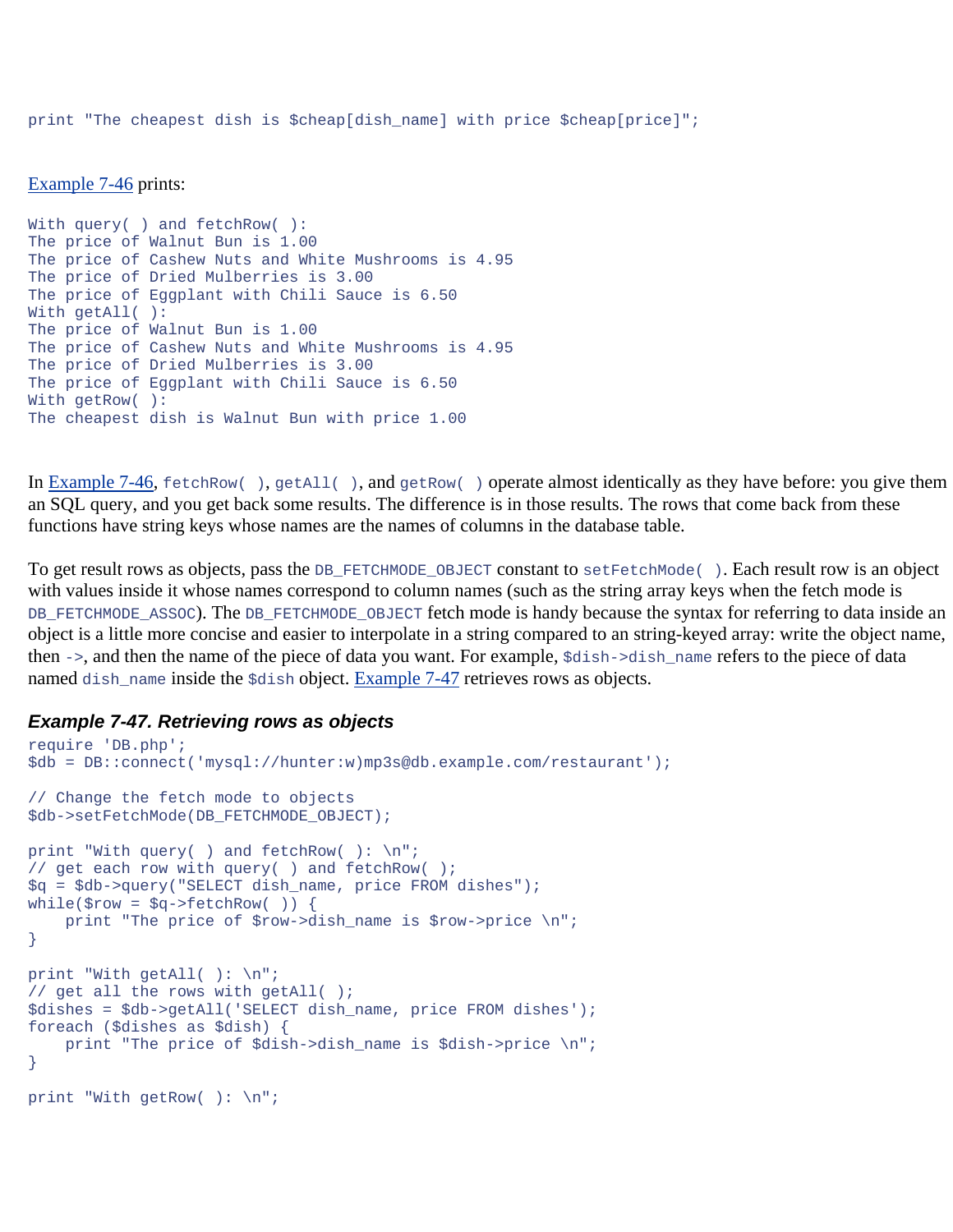```
$cheap = $db->getRow('SELECT dish_name, price FROM dishes 
     ORDER BY price LIMIT 1'); 
print "The cheapest dish is $cheap->dish_name with price $cheap->price";
```
Example 7-47 prints the same output as Example 7-46.

# **7.10 Retrieving Form Data Safely**

It's possible to use placeholders with SELECT statements just as you do with INSERT, UPDATE, or DELETE statements. The getAll( ), getRow( ), and getOne( ) functions each accept a second argument of an array of values that are substituted for placeholders in a query.

However, when you use submitted form data or other external input in the WHERE clause of a SELECT, UPDATE, or DELETE statement, you must take extra care to ensure that any SQL wildcards are appropriately escaped. Consider a search form with a text element called dish\_search into which the user can type a name of a dish he's looking for. The call to getAll( ) in Example 7-48 uses placeholders guard against confounding single-quotes in the submitted value.

#### *Example 7-48. Using a placeholder in a SELECT statement*

```
$matches = $db->getAll('SELECT dish_name, price FROM dishes 
                        WHERE dish name LIKE ?',
                        array($_POST['dish_search']));
```
Whether dish\_search is Fried Bean Curd or General Tso's Chicken, the placeholder interpolates the value into the query appropriately. However, what if dish\_search is %chicken%? Then, the query becomes SELECT dish\_name, price FROM dishes WHERE dish\_name LIKE '%chicken%'. This matches all rows that contain the string chicken, not just rows in which dish name is exactly &chicken&.

To prevent SQL wildcards in form data from taking effect in queries, you must forgo the comfort and ease of the placeholder and rely on two other functions: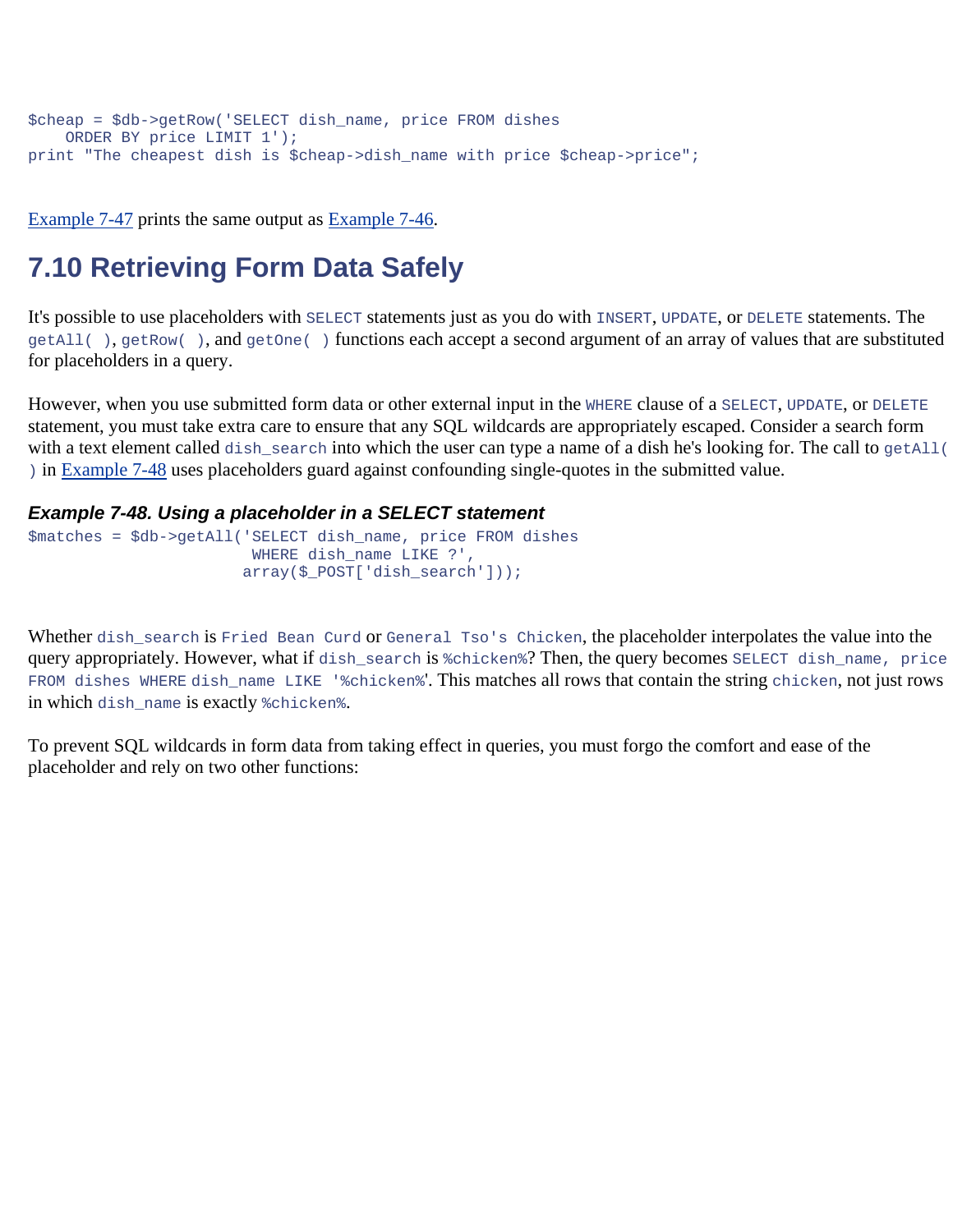# **SQL Lesson***: Wildcards*

Wildcards are useful for matching text inexactly, such as finding strings that end with . edu or that contain  $\infty$ . SQL has two wildcards. The underscore (\_) matches one character and the percent sign (%) matches any number of characters (including zero characters). The wildcards are active inside strings used with the LIKE operator in a WHERE clause.

Example 7-49 shows two SELECT queries that use LIKE and wildcards.

### *Example 7-49. Using wildcards with SELECT*

```
; Retrieve all rows in which dish name begins with D 
SELECT * FROM dishes WHERE dish_name LIKE 'D%' 
; Retrieve rows in which dish name is Fried Cod, Fried Bod, 
; Fried Nod, and so on. 
SELECT * FROM dishes WHERE dish name LIKE 'Fried od'
```
Wildcards are active in the WHERE clauses of UPDATE and DELETE statements, too. The query in Example 7-50 doubles the price of all dishes that have chili in their names.

#### *Example 7-50. Using wildcards with UPDATE*

UPDATE dishes SET price = price \* 2 WHERE dish\_name LIKE '%chili%'

The query in Example  $7-51$  deletes all rows whose  $\text{dist}_n$  name ends with  $\text{Strimp}$ .

### *Example 7-51. Using wildcards with DELETE*

DELETE FROM dishes WHERE dish name LIKE '%Shrimp'

To match against a literal  $\gamma$  or  $\gamma$  when using the LIKE operator, put a backslash before the  $\gamma$  or  $\gamma$ . The query in Example 7-52 finds all rows whose dish name contains 50% off.

### *Example 7-52. Escaping wildcards*

SELECT \* FROM dishes WHERE dish\_name LIKE '%50\% off%'

Without the backslash, the query in Example  $7-52$  would match rows whose  $\text{dist}_{\text{name}}$  contains 50 and then has a space and off somewhere later in the name, such as Spicy 50 shrimp with shells off salad or Famous 500 offer duck.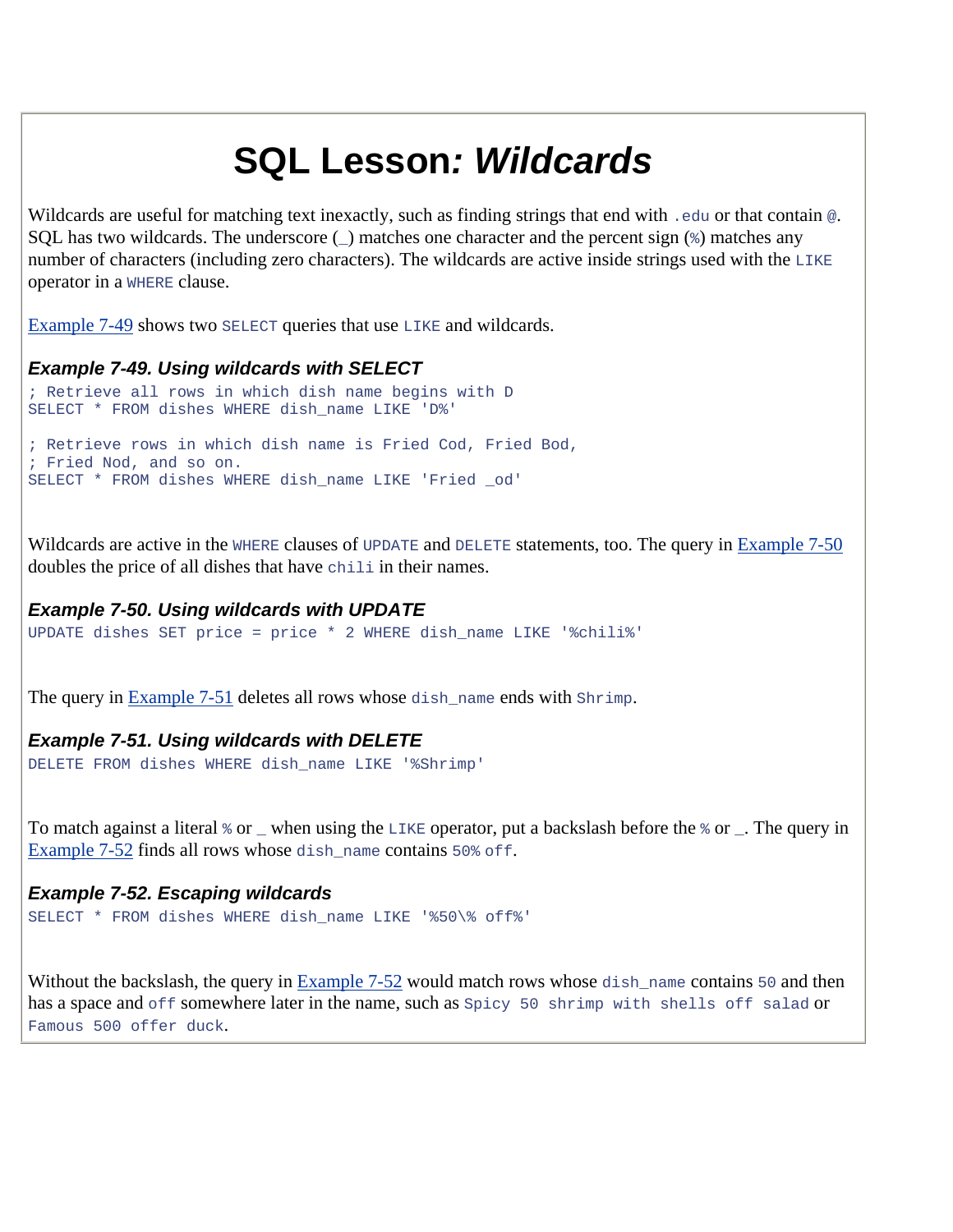quoteSmart( ) function in DB and PHP's built-in strtr( ) function. First, call quoteSmart( ) on the submitted value.[3] This does the same quoting operation that a the placeholder does. For example, it turns General Tso's Chicken into 'General Tso\'s Chicken'. The next step is to use strtr() to backslash-escape the SQL wildcards  $\frac{1}{2}$  and \_. The quoted and wildcard-escaped value can then be used safely in a query.

[3] The quoteSmart() function was introduced in DB 1.6.0. If you are using an earlier version of DB and get an error when trying to use quoteSmart(), use quote() instead.

Example 7-53 shows how to use  $quotesian_t$  and  $strict_t$  to make a submitted value safe for a WHERE clause.

#### *Example 7-53. Not using a placeholder in a SELECT statement*

```
// First, do normal quoting of the value 
$dish = $db->quoteSmart($_POST['dish_search']); 
// Then, put backslashes before underscores and percent signs 
$disk = strtr($disk, array(' ' => '\\ ', '% ' => '\\// Now, $dish is sanitized and can be interpolated right into the query 
$matches = $db->getAll("SELECT dish_name, price FROM dishes 
                        WHERE dish name LIKE $dish");
```
You can't use a placeholder in this situation because the escaping of the SQL wildcards has to happen after the regular quoting. The regular quoting puts a backslash before single quotes, but also before backslashes. If strtr( ) processes the string first, a submitted value such as  $\text{echicken}\$  becomes  $\text{chicken}\$ . Then, the quoting (whether by quoteSmart() or the placeholder processing) turns \&chicken\& into '\\&chicken\\&'. This is interpreted by the database to mean a literal backslash, followed by the "match any characters" wildcard, followed by chicken, followed by another literal backslash, followed by another "match any characters" wildcard. However, if quoteSmart() goes first, %chicken% is turned into '%chicken%'. Then, strtr( ) turns it into '\%chicken\%'. This is interpreted by the database as a literal percent sign, followed by chicken, followed by another percent sign, which is what the user entered.

Not quoting wildcard characters has an even more drastic effect in the WHERE clause of an UPDATE or DELETE statement. Example 7-54 shows a query incorrectly using placeholders to allow a user-entered value to control which dishes have their prices set to \$1.

#### *Example 7-54. Incorrect use of placeholders in an UPDATE statement*

```
$db->query('UPDATE dishes SET price = 1 WHERE dish_name LIKE ?', 
            array($_POST['dish_name']));
```
If the submitted value for dish\_name in Example 7-54 is Fried Bean Curd, then the query works as expected: the price of that dish only is set to 1. But if  $\zeta_P$ OST['dish\_name'] is  $\zeta$ , then all dishes have their price set to 1! The quoteSmart() and  $strr()$  technique prevents this problem. The right way to do the update is in Example 7-55.

#### *Example 7-55. Correct use of quoteSmart( ) and strtr( ) with an UPDATE statement*

```
// First, do normal quoting of the value 
$dish = $db->quoteSmart($_POST['dish_name']); 
// Then, put backslashes before underscores and percent signs 
\dagger \sinh = \arctan(\sinh, \arctan(-1) \Rightarrow \cosh^{-1}(1) \Rightarrow \cosh^{-1}(1) \Rightarrow \cosh^{-1}(1) \Rightarrow \cosh^{-1}(1) \Rightarrow \cosh^{-1}(1) \Rightarrow \cosh^{-1}(1) \Rightarrow \cosh^{-1}(1) \Rightarrow \cosh^{-1}(1) \Rightarrow \cosh^{-1}(1) \Rightarrow \cosh^{-1}(1) \Rightarrow \cosh^{-1}(1) \Rightarrow \cosh^{-1}(1) \Rightarrow \cosh^{-1}(1) \Rightarrow \cosh^{-1}(1) \Rightarrow \cosh^{-1}(1) \Rightarrow \cosh^{-1}(1) \Rightarrow \cosh^{-1}(1) \Rightarrow \cosh^{-1}(1) \Rightarrow \cosh^{-1}(1) \Rightarrow \cosh^{-// Now, $dish is sanitized and can be interpolated right into the query
```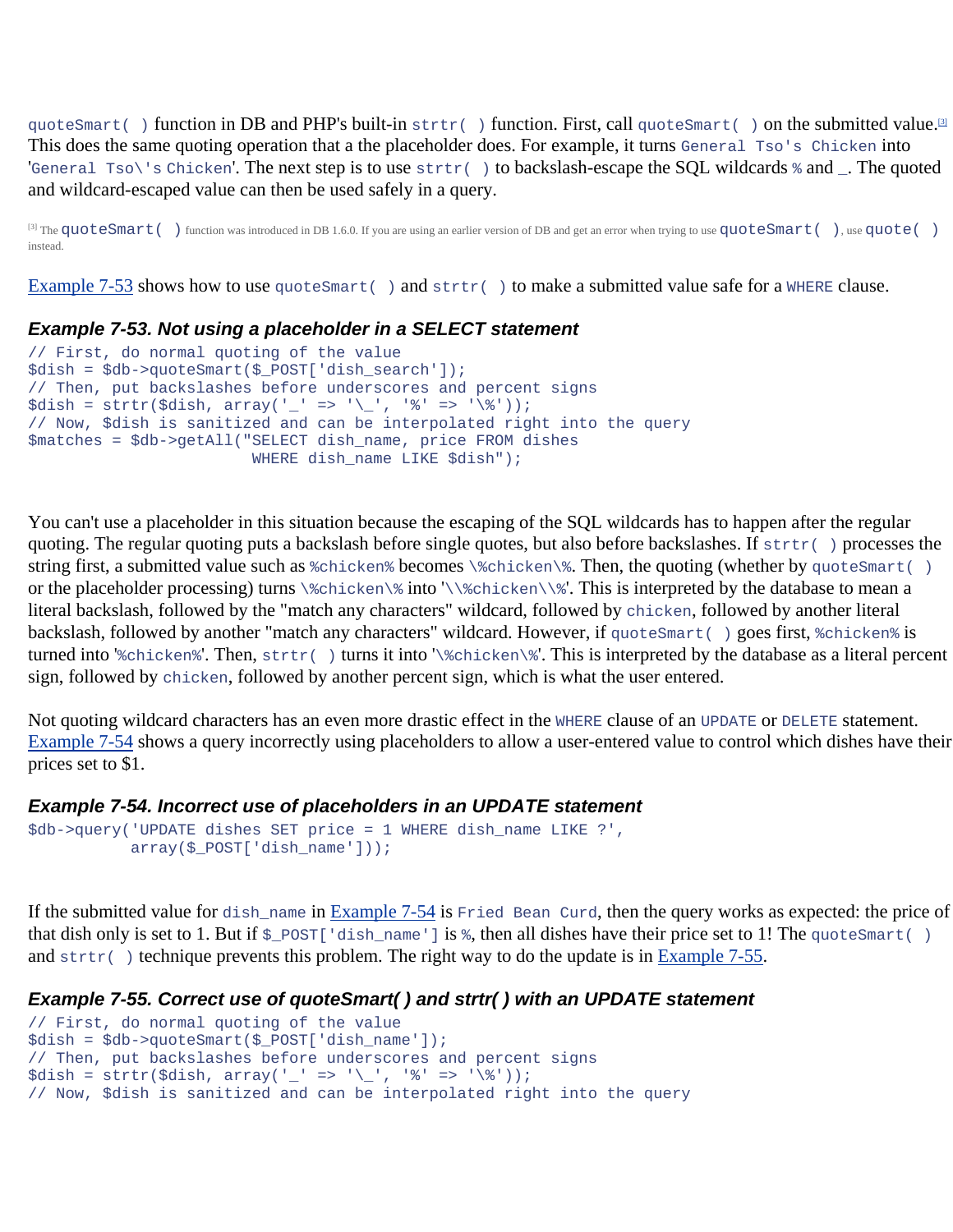\$db->query("UPDATE dishes SET price = 1 WHERE dish\_name LIKE \$dish");

# **7.11 A Complete Data Retrieval Form**

Example 7-56 is another complete database and form program. It presents a search form and then prints an HTML table of all rows in the dishes table that match the search criteria. Like  $Example 7-30$ , it relies on the form helper functions being defined in a separate *formhelpers.php* file.

#### *Example 7-56. Form for searching the dishes table*

<?php

```
// Load PEAR DB 
require 'DB.php'; 
// Load the form helper functions. 
require 'formhelpers.php'; 
// Connect to the database 
$db = DB::connect('mysql://hunter:w)mp3s@db.example.com/restaurant'); 
if (DB::isError($db)) { die ("Can't connect: " . $db->getMessage( )); } 
// Set up automatic error handling 
$db->setErrorHandling(PEAR_ERROR_DIE); 
// Set up fetch mode: rows as objects 
$db->setFetchMode(DB_FETCHMODE_OBJECT); 
// Choices for the "spicy" menu in the form 
$spicy_choices = array('no','yes','either'); 
// The main page logic: 
// - If the form is submitted, validate and then process or redisplay 
// - If it's not submitted, display 
if ($_POST['_submit_check']) { 
     // If validate_form( ) returns errors, pass them to show_form( ) 
     if ($form_errors = validate_form( )) { 
         show_form($form_errors); 
     } else { 
         // The submitted data is valid, so process it 
         process_form( ); 
     } 
} else { 
     // The form wasn't submitted, so display 
    show form( );
} 
function show form($errors = ''] {
     // If the form is submitted, get defaults from submitted parameters 
     if ($_POST['_submit_check']) { 
         $defaults = $_POST; 
     } else { 
         // Otherwise, set our own defaults 
         $defaults = array('min_price' => '5.00',
```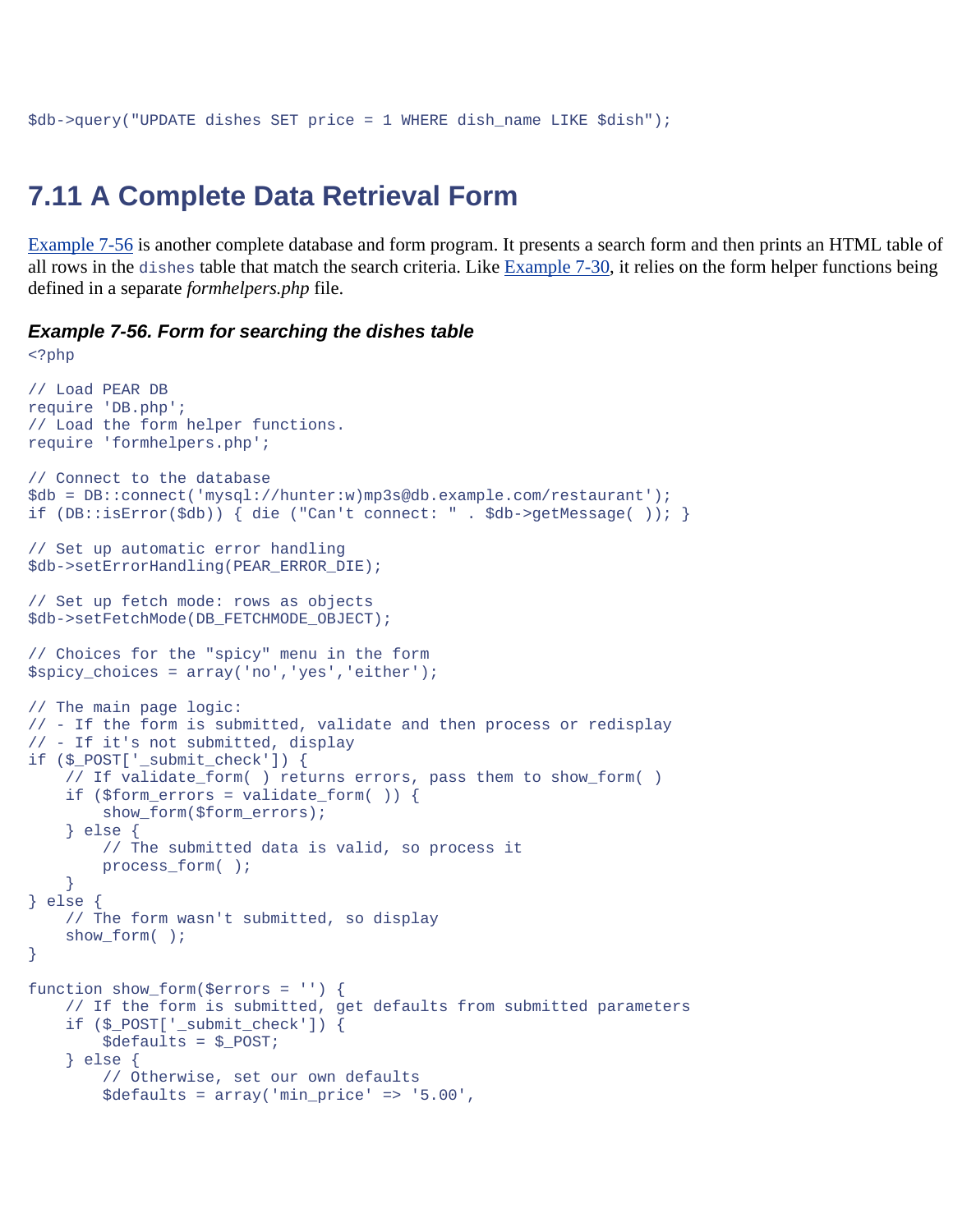```
 'max_price' => '25.00'); 
    } 
     // If errors were passed in, put them in $error_text (with HTML markup) 
     if ($errors) { 
        $error text = '<tr><td>You need to correct the following errors:';
        $error text .= '</td><td><ul><li>';
         $error_text .= implode('</li><li>',$errors); 
         $error_text .= '</li></ul></td></tr>'; 
     } else { 
         // No errors? Then $error_text is blank 
         $error_text = ''; 
     } 
    // Jump out of PHP mode to make displaying all the HTML tags easier 
?> 
<form method="POST" action="<?php print $_SERVER['PHP_SELF']; ?>"> 
<table> 
<?php print $error_text ?> 
<tr><td>Dish Name:</td> 
<td><?php input_text('dish_name', $defaults) ?></td></tr> 
<tr><td>Minimum Price:</td> 
<td><?php input_text('min_price', $defaults) ?></td></tr>
<tr><td>Maximum Price:</td> 
<td><?php input_text('max_price', $defaults) ?></td></tr>
<tr><td>Spicy:</td> 
<td><?php input_select('is_spicy', $defaults, $GLOBALS['spicy_choices']); ?> 
\langle tdc|<tr><td colspan="2" align="center"><?php input_submit('search','Search'); ?> 
\langle tdc|</table> 
<input type="hidden" name="_submit_check" value="1"/> 
</form> 
<?php 
       } // The end of show_form( ) 
function validate_form( ) { 
     $errors = array( ); 
     // minimum price must be a valid floating point number 
     if ($_POST['min_price'] != strval(floatval($_POST['min_price']))) { 
         $errors[ ] = 'Please enter a valid minimum price.'; 
     } 
     // maximum price must be a valid floating point number 
    if ($_POST['max_price'] != strval(floatval($_POST['max_price']))) { 
         $errors[ ] = 'Please enter a valid maximum price.'; 
     } 
     // minimum price must be less than the maximum price 
     if ($_POST['min_price'] >= $_POST['max_price']) {
```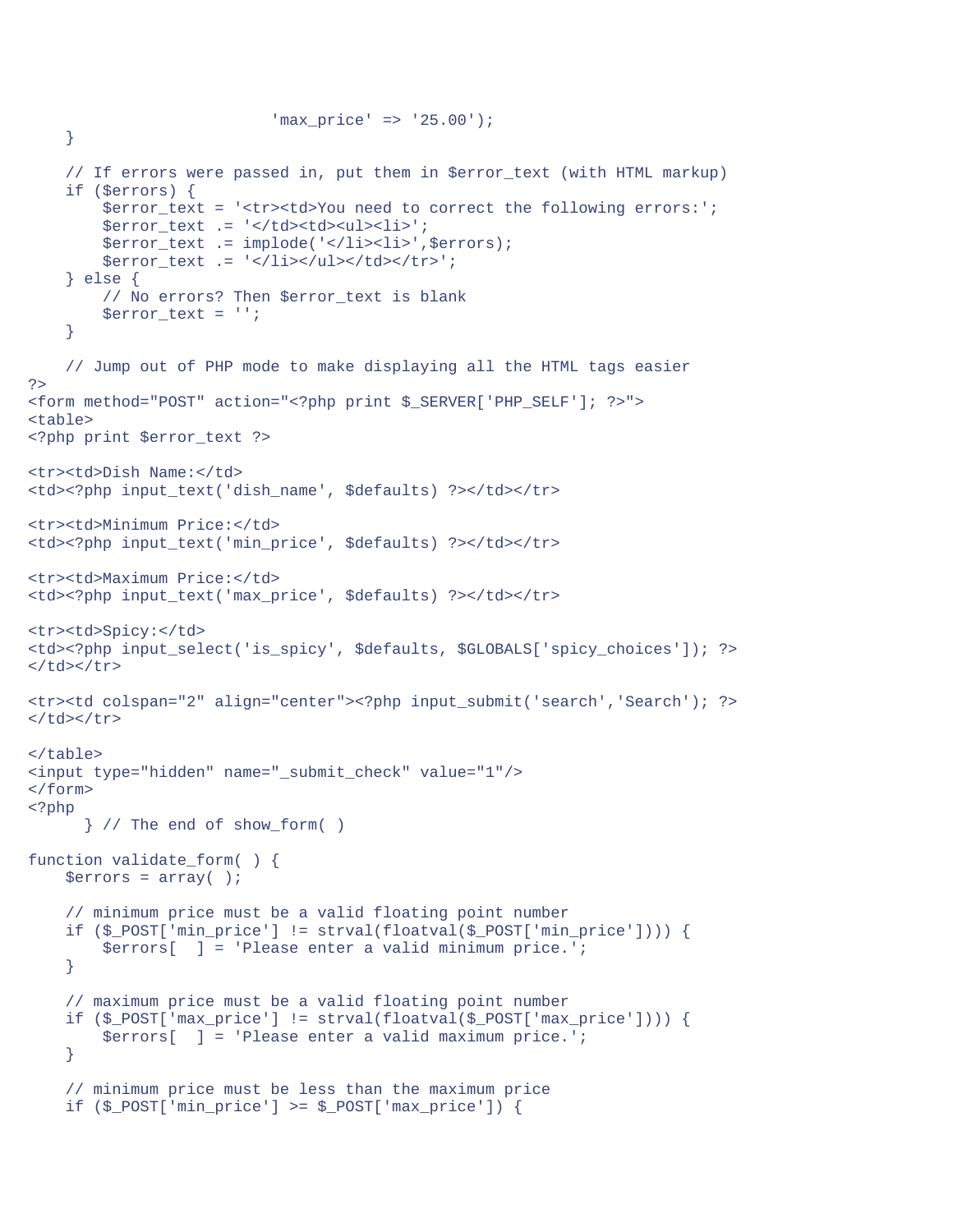```
 $errors[ ] = 'The minimum price must be less than the maximum price.'; 
     } 
     if (! array_key_exists($_POST['is_spicy'], $GLOBALS['spicy_choices'])) { 
         $errors[ ] = 'Please choose a valid "spicy" option.'; 
     } 
     return $errors; 
} 
function process_form( ) { 
     // Access the global variable $db inside this function 
     global $db; 
     // build up the query 
     $sql = 'SELECT dish_name, price, is_spicy FROM dishes WHERE 
             price >= ? AND price <= ?'; 
     // if a dish name was submitted, add to the WHERE clause 
     // we use quoteSmart( ) and strtr( ) to prevent user-entered wildcards from working 
     if (strlen(trim($_POST['dish_name']))) { 
         $dish = $db->quoteSmart($_POST['dish_name']); 
        $disk = strtr({$disk, array('_ ' = > ' \_ ', ' % ' = > ' \*, ' )}; $sql .= " AND dish_name LIKE $dish"; 
     } 
     // if is_spicy is "yes" or "no", add appropriate SQL 
    // (if it's "either", we don't need to add is spicy to the WHERE clause)
     $spicy_choice = $GLOBALS['spicy_choices'][ $_POST['is_spicy'] ]; 
    if (\frac{1}{2} \text{spicy\_choice} = -\frac{1}{2} \text{yes'}) {
         $sql .= ' AND is_spicy = 1'; 
     } elseif ($spicy_choice = = 'no') { 
         $sql .= ' AND is_spicy = 0'; 
     } 
     // Send the query to the database program and get all the rows back 
     $dishes = $db->getAll($sql, array($_POST['min_price'], 
                                          $_POST['max_price'])); 
    if (count(\text{Sdishes}) = 0) {
         print 'No dishes matched.'; 
     } else { 
         print '<table>'; 
         print '<tr><th>Dish Name</th><th>Price</th><th>Spicy?</th></tr>'; 
         foreach ($dishes as $dish) { 
             if (\text{5dish->is\_spicy = = 1}) {
                  $spicy = 'Yes'; 
              } else { 
                  $spicy = 'No'; 
 } 
            printf('<tr><td>%s</td><td>$%.02f</td><td>%s</td></tr>',
                     htmlentities($dish->dish_name), $dish->price, $spicy); 
         } 
     } 
} 
?>
```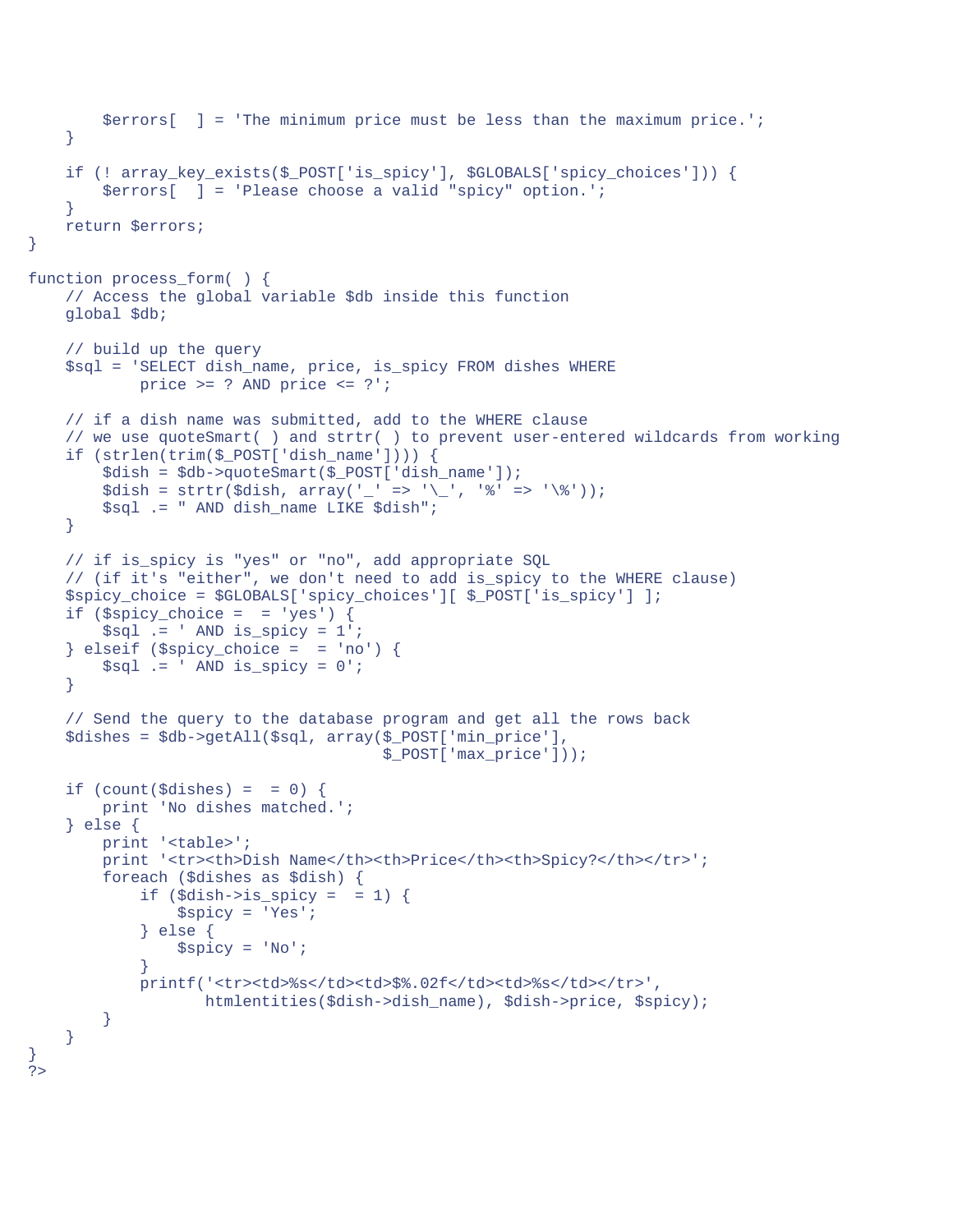Example 7-56 is a lot like Example 7-30: the standard display/validate/process form structure with global code for database setup and database interaction inside process\_form(). There are a few differences, however.

Example 7-56 has an additional line in its database setup code: a call to setFetchMode(). Since process\_form() is going to retrieve information from the database, the fetch mode is important.

The process\_form( ) function builds up a SELECT statement, sends it to the database with getAll( ), and prints the results in an HTML table. Up to four factors go into the WHERE clause of the SELECT statement. The first two are the minimum and maximum price. These are always in the query, so they get placeholders in  $\frac{1}{5}$  sql, the variable that holds the SQL statement.

Next comes the dish name. That's optional, but if it's submitted, it goes into the query. A placeholder isn't good enough for the dish\_name column, though, because the submitted form data could contain SQL wildcards. Instead, quoteSmart() and strtr() prepare a sanitized version of the dish name, and it's added directly onto the WHERE clause.

The last possible column in the WHERE clause is  $is\_spicy.$  If the submitted choice is yes, then AND  $is\_spicy = 1$  goes into the query so that only spicy dishes are retrieved. If the submitted choice is no, then AND is spicy = 0 goes into the query so that only nonspicy dishes are found. If the submitted choice is either, then there's no need to have is\_spicy in the query—rows should be picked regardless of their spiciness.

After the full query is constructed in  $\epsilon_{\text{sq1}}$ , it's sent to the database program with  $\epsilon_{\text{getAll}}$  ). The second argument to getAll( ) is an array containing the minimum and maximum price values so that they can be substituted for the placeholders. The array of rows that  $qetAll( )$  returns is stored in  $\frac{1}{5}$ dishes.

The last step in process\_form() is printing some results. If there's nothing in \$dishes, No dishes matched is displayed. Otherwise, a foreach( ) loop iterates through dishes and prints out an HTML table row for each dish, using printf() to format the price properly and htmlentities() to encode any special characters in the dish name. An if( ) clause turns the database-friendly is spicy values of 1 or 0 to the human-friendly values of Yes or No.

# **7.12 MySQL Without PEAR DB**

PEAR DB smooths over a lot of the rough edges of database access in a PHP program, but there are two reasons why it's not always the right choice: PEAR DB might not be available on some systems, and a program that uses the built-in PHP functions tailored to a particular database is faster than one that uses PEAR DB. Programmers who don't anticipate switching or using more than one database program often pick those built-in functions.

The basic model of database access with the built-in functions is the same as with PEAR DB. You call a function that connects to the database. It returns a variable that represents the connection. You use that connection variable with other functions to send queries to the database program and retrieve the results.

The differences are in the details. The applicable functions and how they work differ from database to database. In general, you have to retrieve results one row at a time instead of the convenience that getAll( ) offers, and there is no unified error handling.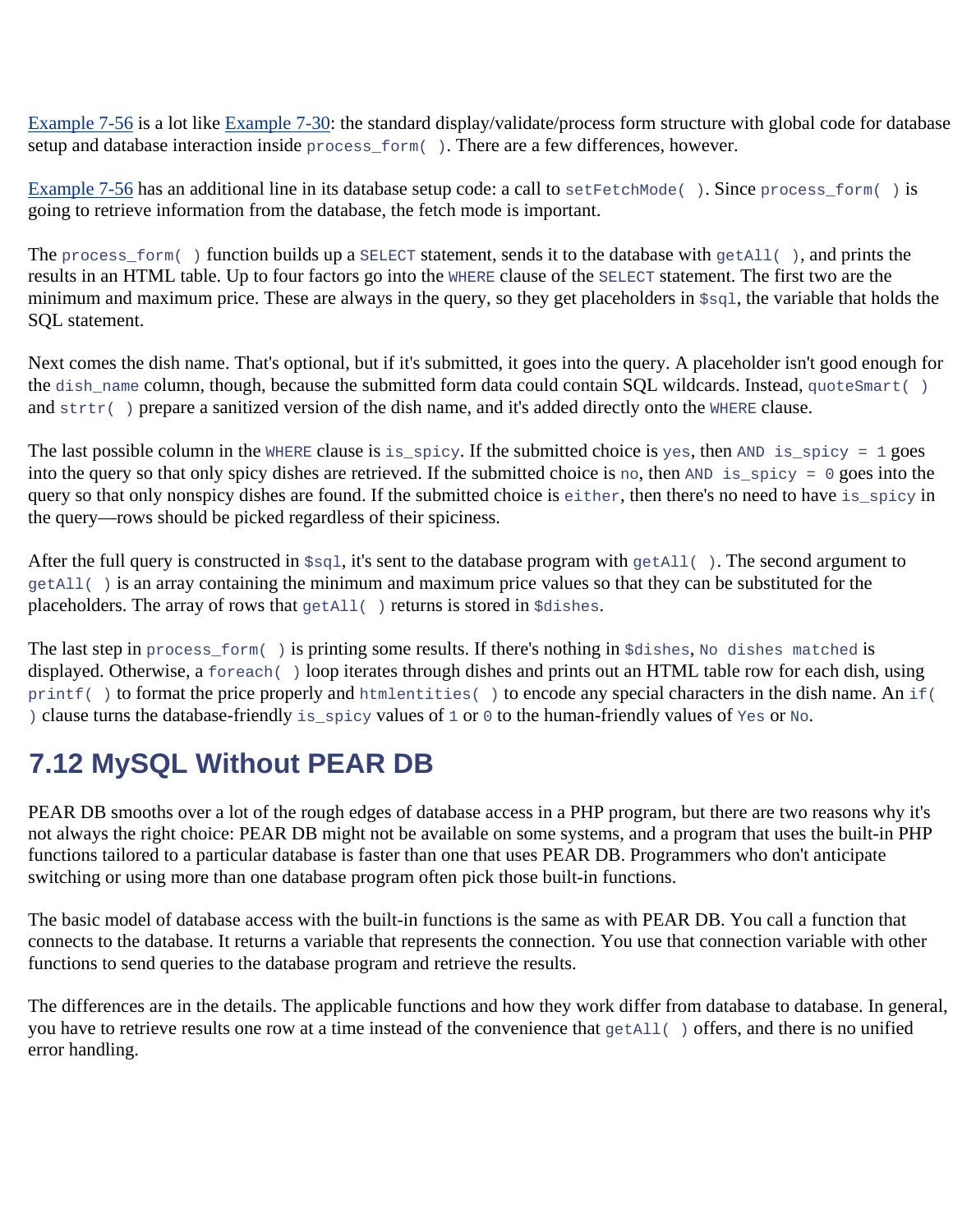As an example for database access without PEAR DB, this section discusses the mysqli extension, which works with MySQL 4.1.2 or greater and with PHP 5. There are similar PHP extensions for other database programs. Table 7-4 lists the database programs that PHP supports and where in the PHP Manual you can read about the functions in the extension for each database. All of the extensions listed in Table 7-4 are not usually installed by default with the PHP interpreter, but the PHP Manual gives instructions on how to install them.

| Table 7-4. Database extensions    |                            |  |  |  |  |
|-----------------------------------|----------------------------|--|--|--|--|
| Database program                  | <b>PHP Manual URL</b>      |  |  |  |  |
| Adabas D                          | http://www.php.net/uodbc   |  |  |  |  |
| DB <sub>2</sub>                   | http://www.php.net/uodbc   |  |  |  |  |
| $DB++$                            | http://www.php.net/dbplus  |  |  |  |  |
| <b>Empress</b>                    | http://www.php.net/uodbc   |  |  |  |  |
| FrontBase                         | http://www.php.net/fbsql   |  |  |  |  |
| Informix                          | http://www.php.net/ifx     |  |  |  |  |
| <b>InterBase</b>                  | http://www.php.net/ibase   |  |  |  |  |
| Ingres II                         | http://www.php.net/ingres  |  |  |  |  |
| Microsoft SQL Server              | http://www.php.net/mssql   |  |  |  |  |
| mSQL                              | http://www.php.net/msql    |  |  |  |  |
| MySQL (Version 4.1.1 and earlier) | http://www.php.net/mysql   |  |  |  |  |
| MySQL (Version 4.1.2 and later)   | http://www.php.net/mysqli  |  |  |  |  |
| <b>ODBC</b>                       | http://www.php.net/uodbc   |  |  |  |  |
| Oracle                            | http://www.php.net/oci8    |  |  |  |  |
| Ovrimos SQL                       | http://www.php.net/ovrimos |  |  |  |  |
| PostgreSQL                        | http://www.php.net/pgsql   |  |  |  |  |
| SAP DB / MaxDB                    | http://www.php.net/uodbc   |  |  |  |  |
| Solid                             | http://www.php.net/uodbc   |  |  |  |  |
| SQLite                            | http://www.php.net/sqlite  |  |  |  |  |
| Sybase                            | http://www.php.net/sybase  |  |  |  |  |

Table 7-5 shows the rough equivalencies between PEAR DB functions and mysqli functions.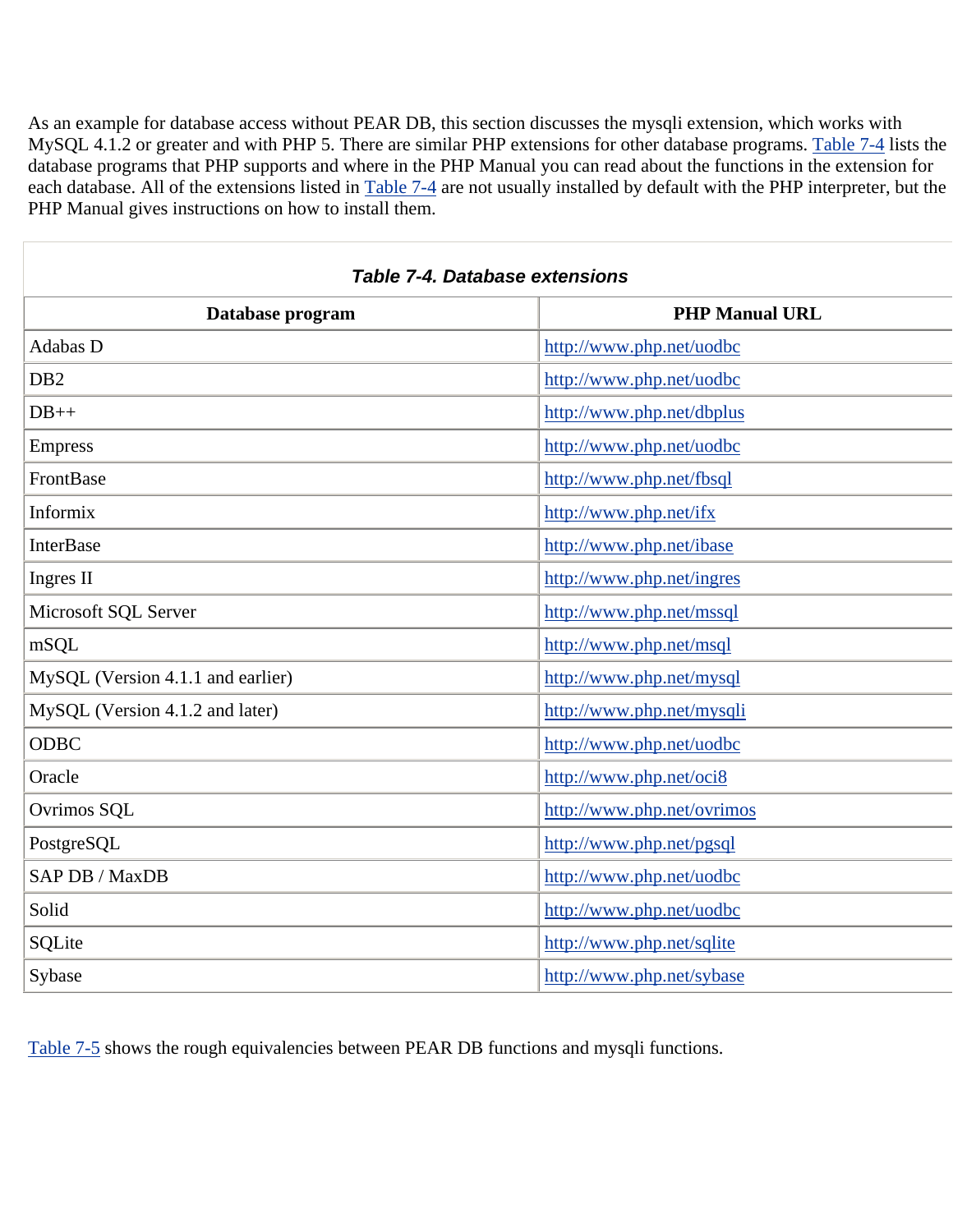| Table 7-5. Comparing PEAR DB functions and mysqll functions |                                                                             |                                                                                                                                                                                                                                                                                         |  |  |  |
|-------------------------------------------------------------|-----------------------------------------------------------------------------|-----------------------------------------------------------------------------------------------------------------------------------------------------------------------------------------------------------------------------------------------------------------------------------------|--|--|--|
| <b>PEAR DB</b> function                                     | mysqli function                                                             | <b>Comments</b>                                                                                                                                                                                                                                                                         |  |  |  |
| $\dots$ sdb = DB:: connect ( $DSN$ )                        | $\dagger$ db =<br>mysqli_connect(hostname,<br>username, password, database) |                                                                                                                                                                                                                                                                                         |  |  |  |
| $\Box q = \Diamond db \rightarrow query(SQL)$               | $\Box q$ = mysqli_query( $\Diamond db$ , $SQL$ )                            | There is no placeholder support in<br>mysqli_query().                                                                                                                                                                                                                                   |  |  |  |
| $$row = $q->fetchRow( )$                                    | $$row = mysgli_fetch_row({$q})$                                             | mysqli_fetch_row() always returns<br>numerically indexed arrays. Use<br>mysqli_fetch_assoc() for string-indexed<br>arrays or mysqli_fetch_object() for<br>objects.                                                                                                                      |  |  |  |
| \$db->affectedRows()                                        | mysqli_affected_rows(\$db)                                                  |                                                                                                                                                                                                                                                                                         |  |  |  |
| $\sqrt{q}$ ->numRows()                                      | mysqli_num_rows(\$q)                                                        |                                                                                                                                                                                                                                                                                         |  |  |  |
| $\dagger$ db-<br>>setErrorHandling( <i>ERROR_MODE</i> )     | None                                                                        | You can't set automatic error handling with<br>mysqli, but mysqli_connect_error()<br>gives you the error message if something<br>goes wrong connecting to the database<br>program, and mysqli_error(\$db) gives you<br>the error message after a query or other<br>function call fails. |  |  |  |

# *Table 7-5. Comparing PEAR DB functions and mysqli functions*

This section doesn't explore the mysqli functions in great detail but shows how to use mysqli to do some of the things you've already seen with PEAR DB. Chapter 3 of *Upgrading to PHP 5*, by Adam Trachtenberg (O'Reilly) covers the ins and outs of mysqli, including advanced features such as secure connections, parameter binding, and result buffering. Examples Example 7-57 and Example 7-58 contain the necessary changes to Example 7-56 so that it uses PHP's mysqli extension instead of PEAR DB.

The two sections of the program that need to be changed are the top-level database connection code, which is shown in Example 7-57 and the process\_form() function, which is shown in Example 7-58.

## *Example 7-57. Connecting with mysqli*

```
$db = mysqli_connect('db.example.com','hunter','w)mp3s','restaurant'); 
if (! $db) { die("Can't connect: " . mysqli_connect_error( )); }
```
The code in Example 7-57 replaces the two lines under the // Connect to the database comment in Example 7-56. The mysqli\_connect( ) function establishes the database connection, and the next line checks that the connection attempt succeeds.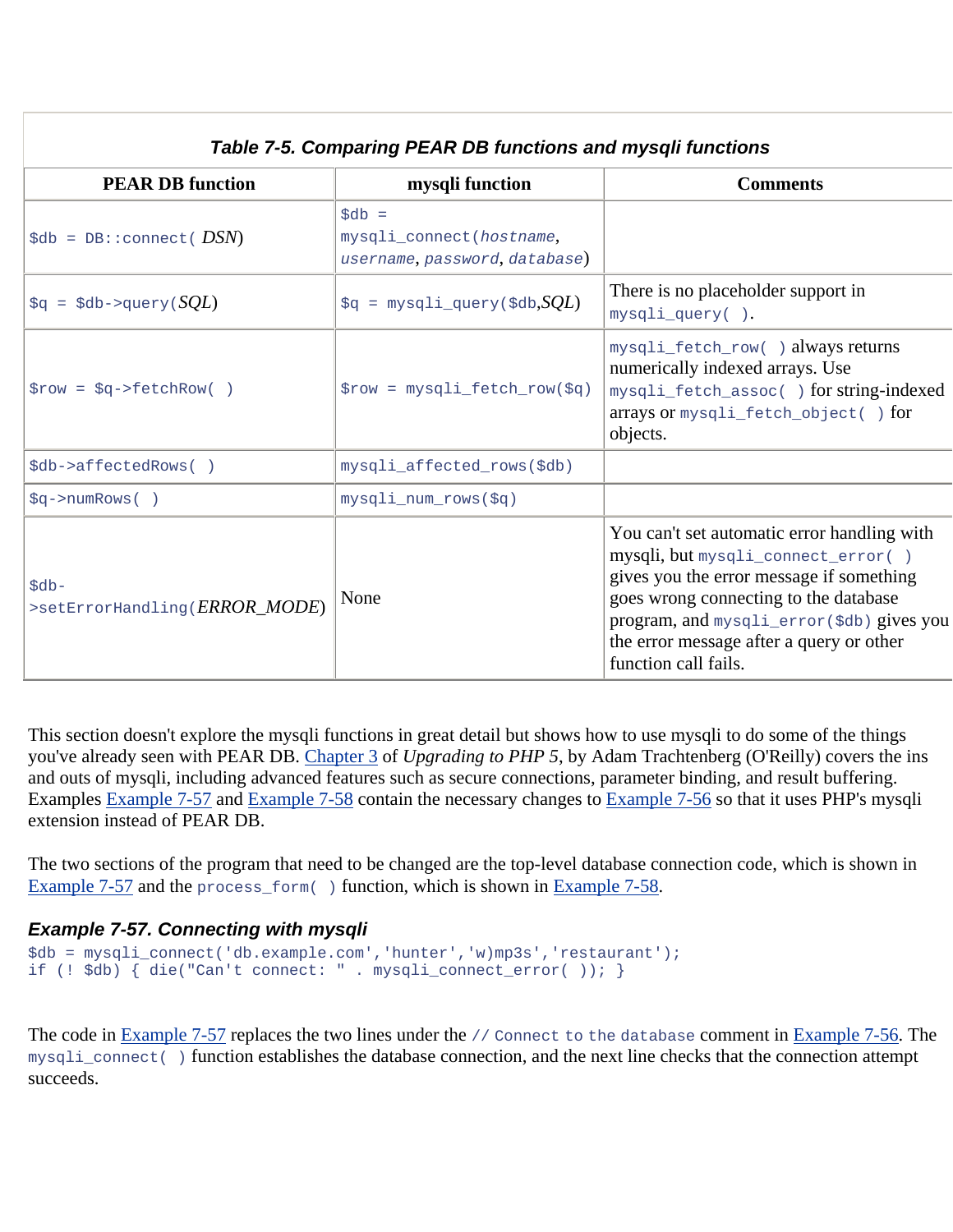#### *Example 7-58. A process\_form( ) function using mysqli*

}

```
function process_form( ) { 
     // Access the global variable $db inside this function 
     global $db; 
     // build up the query 
     $sql = 'SELECT dish_name, price, is_spicy FROM dishes WHERE '; 
     // add the minimum price to the query 
    $sq1 .= "price >= '".
             mysqli_real_escape_string($db, $_POST['min_price']) . "' "; 
     // add the maximum price to the query 
     $sql .= " AND price <= '" . 
             mysqli_real_escape_string($db, $_POST['max_price']) . "' "; 
     // if a dish name was submitted, add to the WHERE clause 
     // we use mysqli_real_escape_string( ) and strtr( ) to prevent 
     // user-entered wildcards from working 
     if (strlen(trim($_POST['dish_name']))) { 
         $dish = mysqli_real_escape_string($db, $_POST['dish_name']); 
        $disk = strtr ($disk, array('_ ' => '\\_ ', ' % ' => '\\ // mysqli_real_escape_string( ) doesn't add the single quotes 
         // around the value so you have to put those around $dish in 
         // the query: 
         $sql .= " AND dish_name LIKE '$dish'"; 
     } 
     // if is_spicy is "yes" or "no", add appropriate SQL 
     // (if it's either, we don't need to add is_spicy to the WHERE clause) 
     $spicy_choice = $GLOBALS['spicy_choices'][ $_POST['is_spicy'] ]; 
    if (\frac{1}{2} \text{spicy\_choice} = - \text{lyes'}) {
        $sql := ' AND is\_spicy = 1'; } elseif ($spicy_choice = = 'no') { 
         $sql .= ' AND is_spicy = 0'; 
     } 
     // Send the query to the database program and get all the rows back 
     $q = mysqli_query($db, $sql); 
    if (mysqli num rows(\zeta q) = = 0) {
         print 'No dishes matched.'; 
     } else { 
         print '<table>'; 
         print '<tr><th>Dish Name</th><th>Price</th><th>Spicy?</th></tr>'; 
        while (\daggerdish = mysqli_fetch_object(\xiq)) {
            if (\text{5dish->is\_spicy = = 1}) {
                  $spicy = 'Yes'; 
              } else { 
                  $spicy = 'No'; 
 } 
            printf('<tr><td>%s</td><td>$%.02f</td><td>%s</td></tr>',
                     htmlentities($dish->dish_name), $dish->price, $spicy); 
         } 
     }
```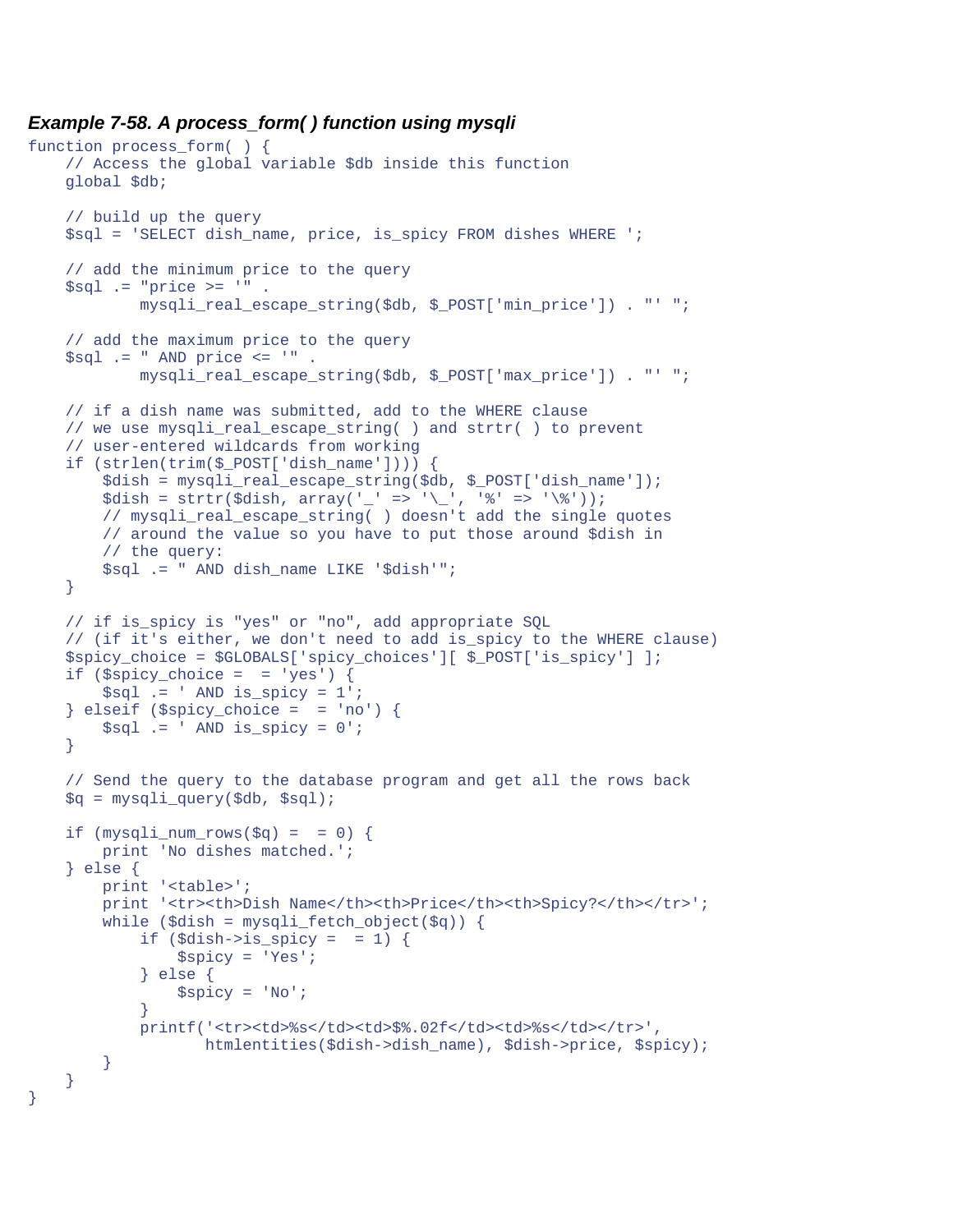The process\_form( ) function in Example 7-58 follows the same logical flow as that in Example 7-56, but the database interaction functions are different. Since PEAR DB's placeholders aren't available, the minimum and maximum prices are put directly into the \$sql variable holding the query. First, however, they are escaped with mysqli\_real\_escape\_string( ). Similarly, \$\_POST['dish\_name'] is escaped with mysqli\_real\_escape\_string( ). Last, the functions used to pass the query to the database and retrieve the results are different. The  $my\sqrt{1+q}$ function sends the query, mysqli\_num\_rows() reports the number of rows returned, and mysqli\_fetch\_object() retrieves each row in the result set as an object.

# **7.13 Chapter Summary**

Chapter 7 covers:

- Figuring out what kinds of information belong in a database.
- Understanding how data is organized in a database.
- Loading an external file with require.
- Establishing a database connection.
- Creating a table in the database.
- Removing a table from the database.
- Using the SQL INSERT command.
- Inserting data into the database with  $query( )$ .
- Checking for database errors with  $DB::\text{isError}( )$ .
- Setting up automatic error handling with setErrorHandling().
- Using the SOL UPDATE and DELETE commands.
- Changing or deleting data with  $query( )$ .
- Counting the number of rows affected by a query.
- Using placeholders to insert data safely.
- Generating unique ID values with sequences.
- Using the SOL SELECT command.
- Retrieving data from the database with query() and  $fectchRow($ ).
- Counting the number of rows retrieved by  $query( )$ .
- Retrieving data with getAll(), getRow(), and getOne().
- Using the SQL ORDER BY and LIMIT keywords with SELECT.
- Retrieving rows as string-keyed arrays or objects.
- Using the SQL wildcards with  $LIE:$  % and \_.
- Escaping SQL wildcards in SELECT statements.
- Saving submitted form parameters in the database.
- Using data from the database in form elements.
- Using the mysqli functions instead of PEAR DB.